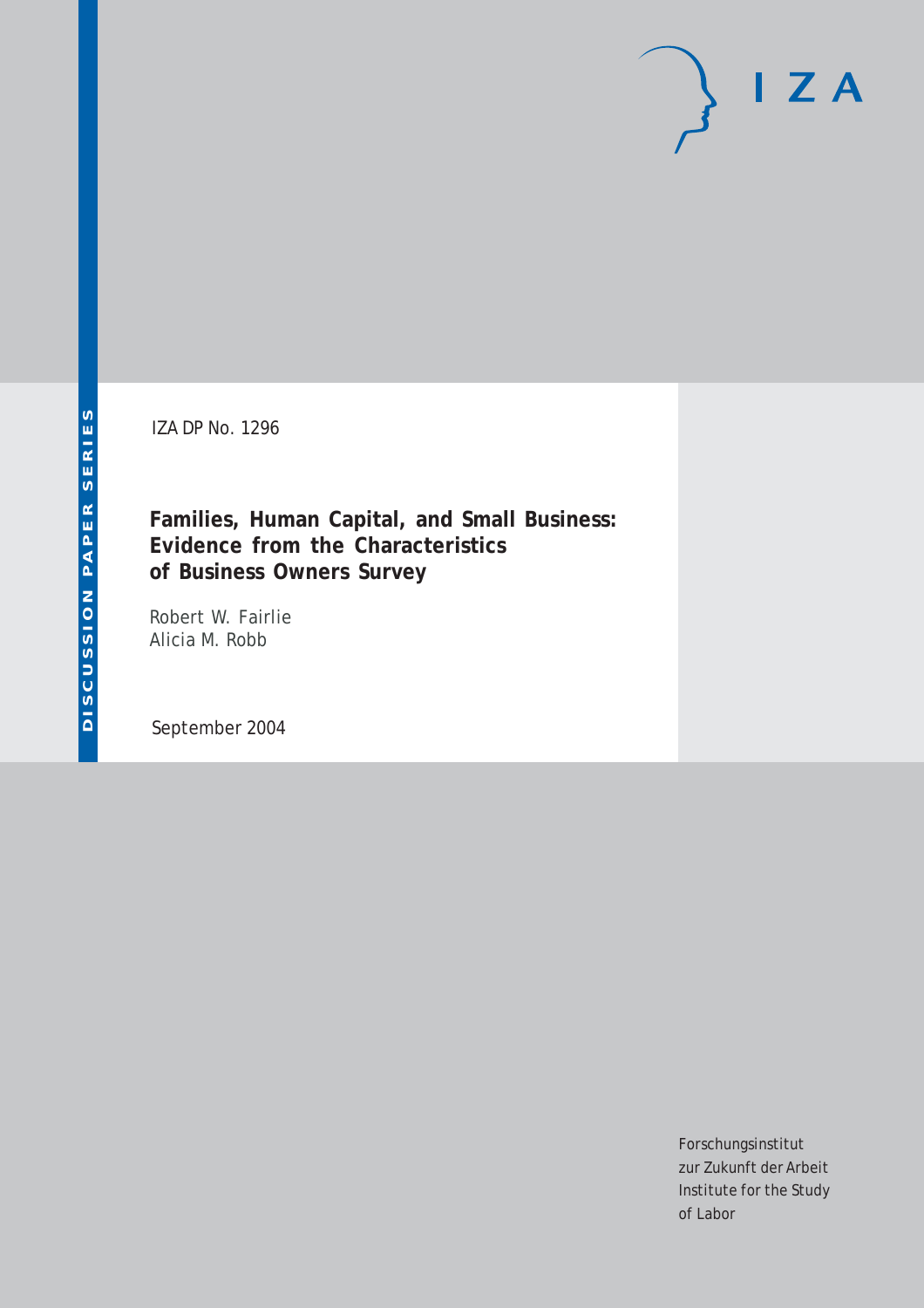# **Families, Human Capital, and Small Business: Evidence from the Characteristics of Business Owners Survey**

# **Robert W. Fairlie**

*University of California, Santa Cruz and IZA Bonn* 

## **Alicia M. Robb**

*Federal Reserve Board of Governors and Foundation for Sustainable Development* 

> Discussion Paper No. 1296 September 2004

> > IZA

P.O. Box 7240 53072 Bonn Germany

Phone: +49-228-3894-0 Fax: +49-228-3894-180 Email: [iza@iza.org](mailto:iza@iza.org)

Any opinions expressed here are those of the author(s) and not those of the institute. Research disseminated by IZA may include views on policy, but the institute itself takes no institutional policy positions.

The Institute for the Study of Labor (IZA) in Bonn is a local and virtual international research center and a place of communication between science, politics and business. IZA is an independent nonprofit company supported by Deutsche Post World Net. The center is associated with the University of Bonn and offers a stimulating research environment through its research networks, research support, and visitors and doctoral programs. IZA engages in (i) original and internationally competitive research in all fields of labor economics, (ii) development of policy concepts, and (iii) dissemination of research results and concepts to the interested public.

IZA Discussion Papers often represent preliminary work and are circulated to encourage discussion. Citation of such a paper should account for its provisional character. A revised version may be available directly from the author.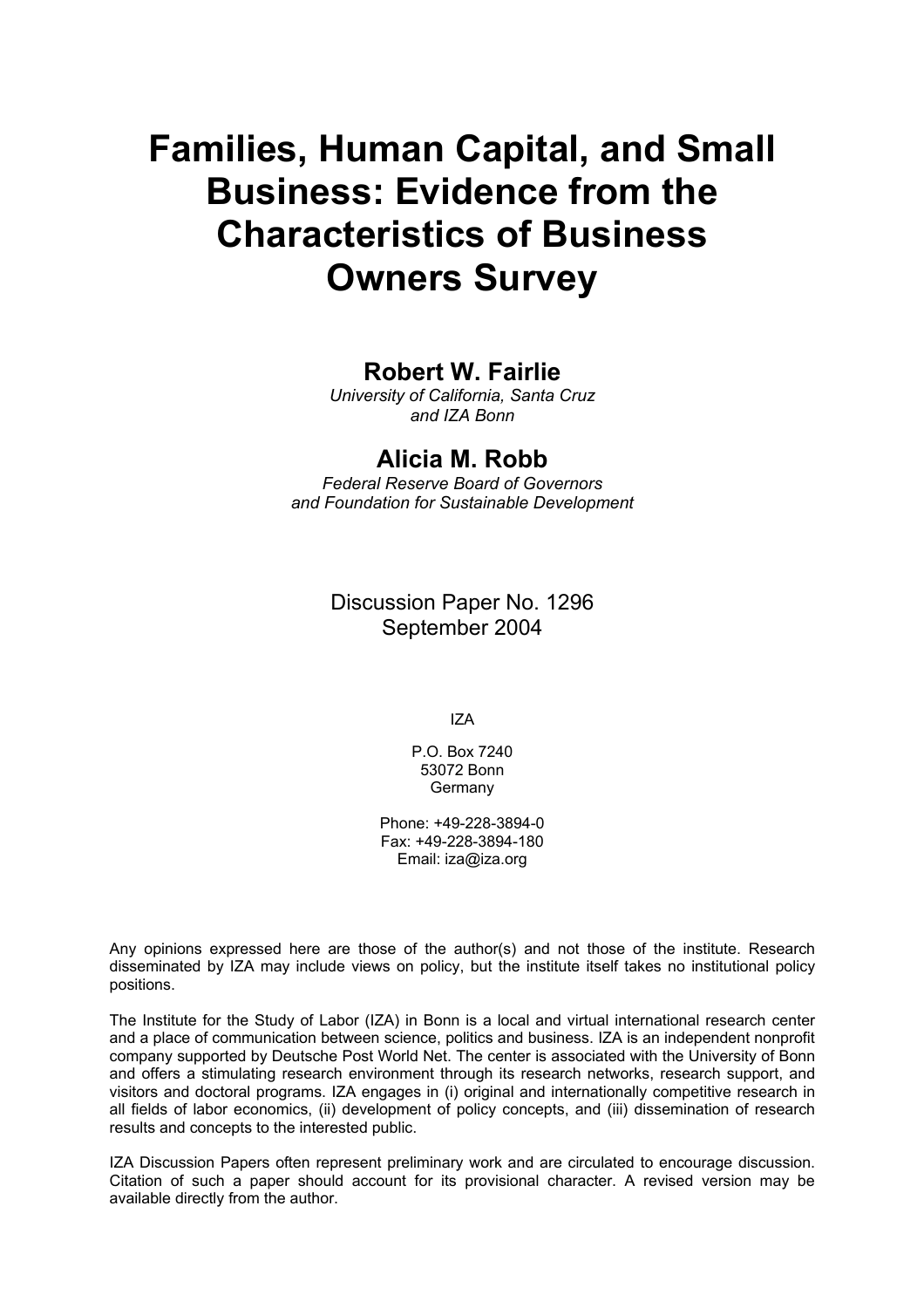IZA Discussion Paper No. 1296 September 2004

# **ABSTRACT**

# **Families, Human Capital, and Small Business: Evidence from the Characteristics of Business Owners Survey**[∗](#page-2-0)

An important finding in the rapidly growing literature on self-employment is that the probability of self-employment is substantially higher among the children of business owners than among the children of non-business owners. Using data from the confidential and restrictedaccess Characteristics of Business Owners (CBO) Survey, we provide some suggestive evidence on the causes of intergenerational links in business ownership and the related issue of how having a family business background affects small business outcomes. Estimates from the CBO indicate that more than half of all business owners had a self-employed family member prior to starting their business. Conditional on having a self-employed family member, less than 50 percent of small business owners worked in that family member's business suggesting that it is unlikely that intergenerational links in self-employment are solely due to the acquisition of general and specific business capital and that instead similarities across family members in entrepreneurial preferences may explain part of the relationship. In contrast, estimates from regression models *conditioning* on business ownership indicate that having a self-employed family member plays only a minor role in determining small business outcomes, whereas the business human capital acquired from prior work experience in a family member's business appears to be very important for business success. Estimates from the CBO also indicate that only 1.6 percent of all small businesses are inherited suggesting that the role of business inheritances in determining intergenerational links in self-employment is limited at best.

JEL Classification: J23

Keywords: business outcomes, family, self-employment

Corresponding author:

Robert Fairlie Department of Economics University of California Santa Cruz, CA 95064 USA Email: [rfairlie@ucsc.edu](mailto:rfairlie@ucsc.edu)

<span id="page-2-0"></span><sup>∗</sup> This research was partially funded by the Russell Sage Foundation. Research for this paper was conducted at the Center for Economic Studies at the U.S. Census Bureau. The views expressed here are solely the responsibility of the authors and should not be interpreted as reflecting the views of the Russell Sage Foundation, the U.S. Census Bureau, or the Board of Governors of the Federal Reserve System. We would like to thank Ken Brevoort, Tom Dunn, and seminar participants at the Winter 2003 Meetings of the American Economic Association for their comments. Bill Koch and Garima Vasishtha provided excellent research assistance.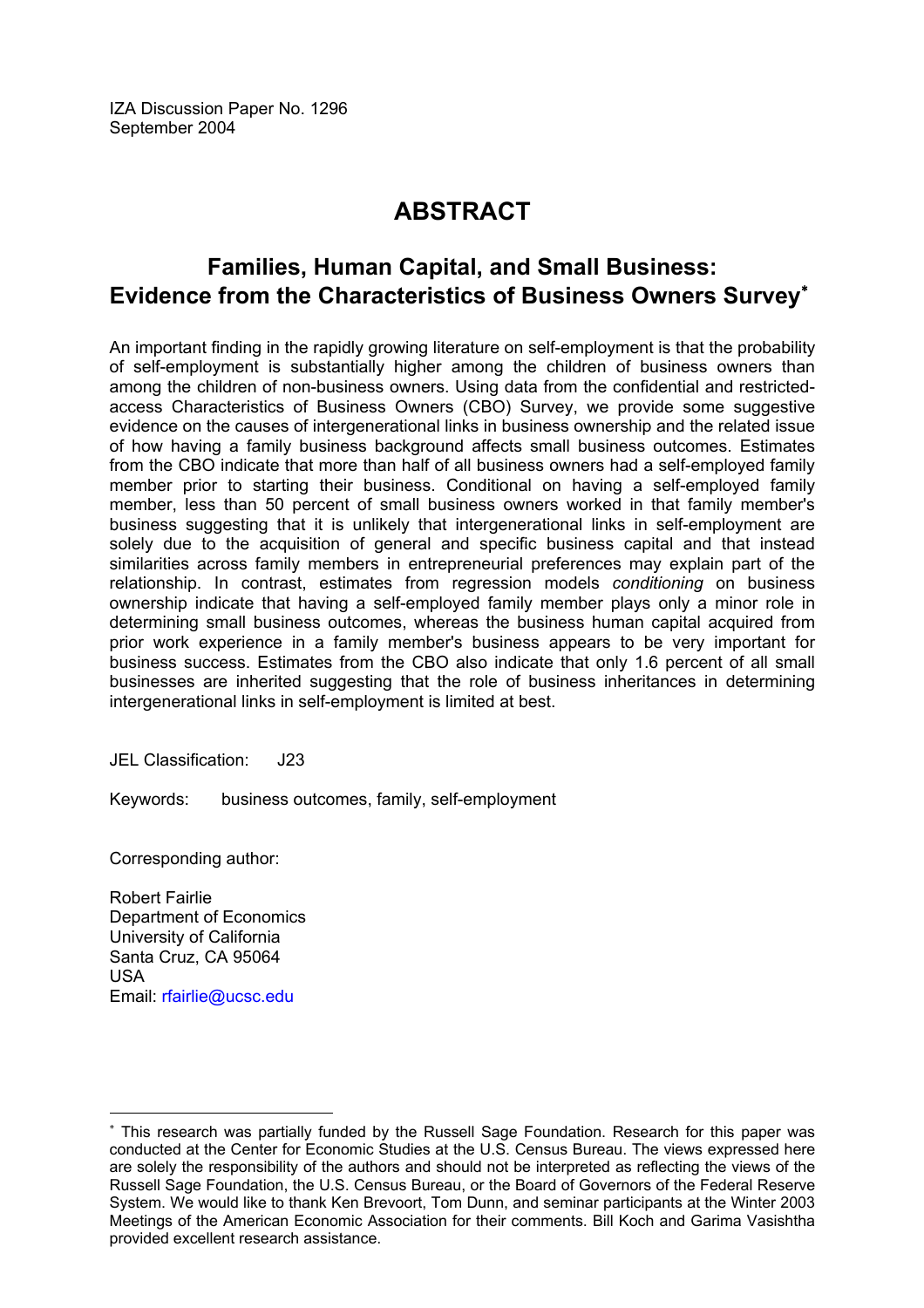#### **1. Introduction**

 $\overline{a}$ 

 The literature on self-employment and small business ownership has grown rapidly in the past several years. The upsurge in interest is at least partly due to arguments that small businesses create a disproportionate share of new jobs in the economy, represent an important source of innovation, and have a notable effect on political decisions in the United States (see Birch 1979, Brown, Hamilton and Medoff 1990, and Acs 1999 for example). In addition, many academicians and policymakers view self-employment as a route out of poverty and as an alternative to unemployment or discrimination in the labor market.<sup>1</sup> Several states and the federal government are currently promoting self-employment as a way to leave the welfare and unemployment insurance rolls, and there exist a plethora of governmental and private programs promoting business ownership among minorities, women, and other disadvantaged groups.<sup>2</sup> Finally, recent research suggests that the self-employed earn more on average than wage and salary workers (see Borjas 1999 for example).

 An important finding in the rapidly growing literature on self-employment is that the probability of self-employment is substantially higher among the children of business owners than among the children of non-business owners (see Lentz and Laband 1990, Fairlie 1999, Dunn and Holtz-Eakin 2000, and Hout and Rosen 2000). These studies generally find that an individual who had a self-employed parent is roughly two to three times more likely to be self-employed than someone who did not have a self-employed

<sup>&</sup>lt;sup>1</sup> See Glazer and Moynihan (1970), Light (1972, 1979), Sowell (1981), Moore (1983), and Bates (1997).

<sup>&</sup>lt;sup>2</sup> See Guy, Doolittle, and Fink (1991) and Raheim (1997) for descriptions of the welfare program, U.S. Department of Labor (1992), Benus et al. (1995) and Vroman (1997) for descriptions of the UI program, and Balkin (1989), Bates (1993) and Severens and Kays (1999) for descriptions of programs for other disadvantaged groups.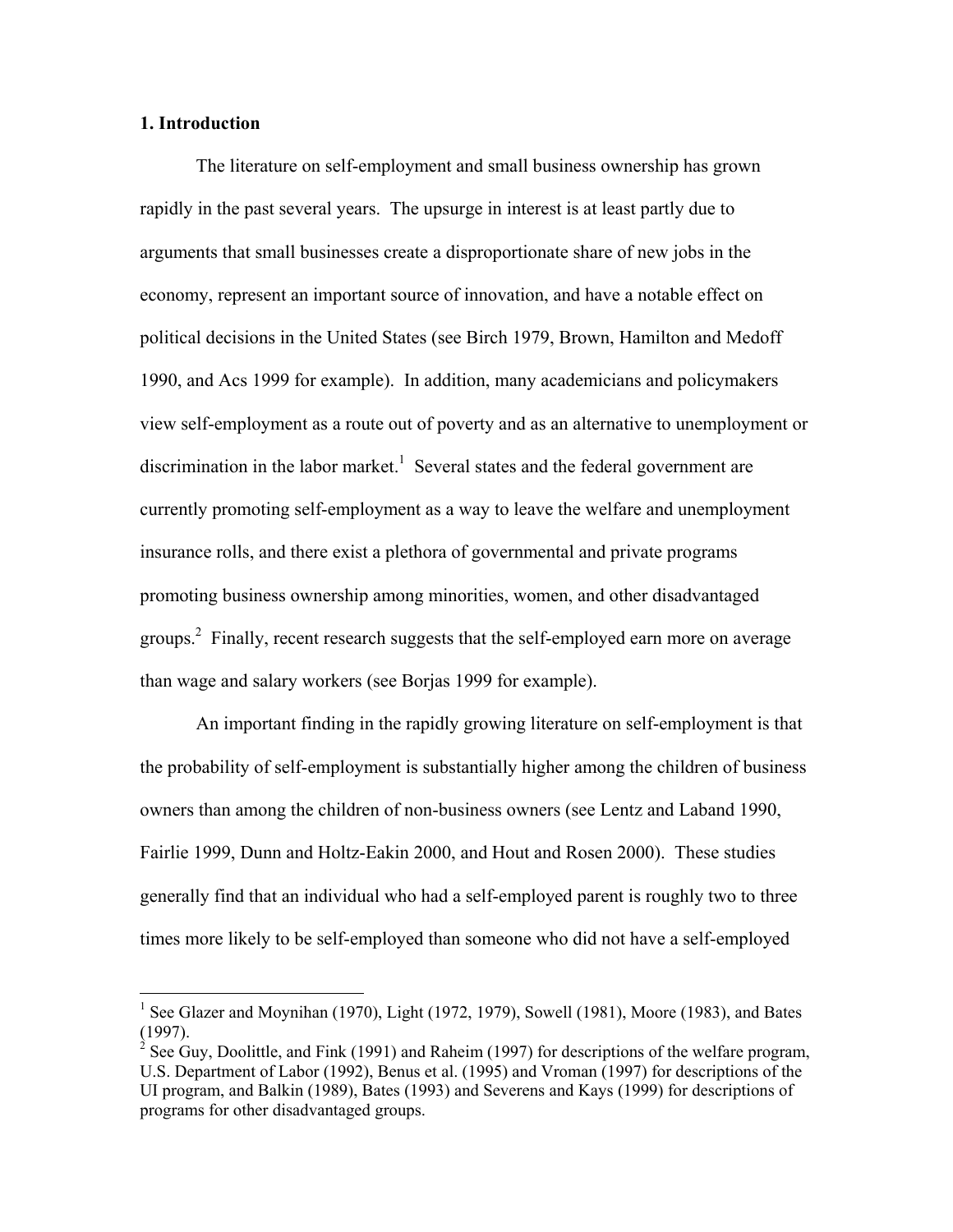parent. Although the intergenerational transmission of business ownership is strong, the underlying causes of intergenerational links in business ownership have not been identified in the literature. They may be due to the acquisition of general business or managerial experience in family-owned businesses ("general business human capital"), the acquisition of industry- or firm-specific business experience in family-owned businesses ("specific business human capital"), inheritances of businesses, or a correlation among family members in preferences for entrepreneurial activities.

 Using data from the Characteristics of Business Owners (CBO), we provide some suggestive evidence on the importance of these factors and explore the related question of whether having a self-employed parent or other family member improves small business outcomes. Although strong intergenerational links in self-employment have been repeatedly documented in the literature, the effects on small business outcomes *conditioning* on ownership are essentially unknown. We also estimate the independent effects of having a self-employed family member, prior work experience in that family member's business, and prior work experience in a similar business on small business outcomes. The results have implications for the roles that general and specific business human capital and the correlation across family members in entrepreneurial preferences play in determining business success.<sup>3</sup> Another question that we examine is whether business inheritances are an important method of intergenerational transmission of business ownership. Previous research analyzing employer businesses from the National

<sup>&</sup>lt;sup>3</sup> Using the National Longitudinal Surveys (NLS), Dunn and Holtz-Eakin (2000) find that the intergenerational correlation in self-employment is strongest for successfully self-employed parents suggesting that the transmission of business skills instead of similarities in tastes for the self-employed lifestyle drives the relationship between parents' and children's self-employment propensities. They also find that self-employed sons follow their father's occupation in only 32 percent of cases suggesting that the business expertise being passed within families is not only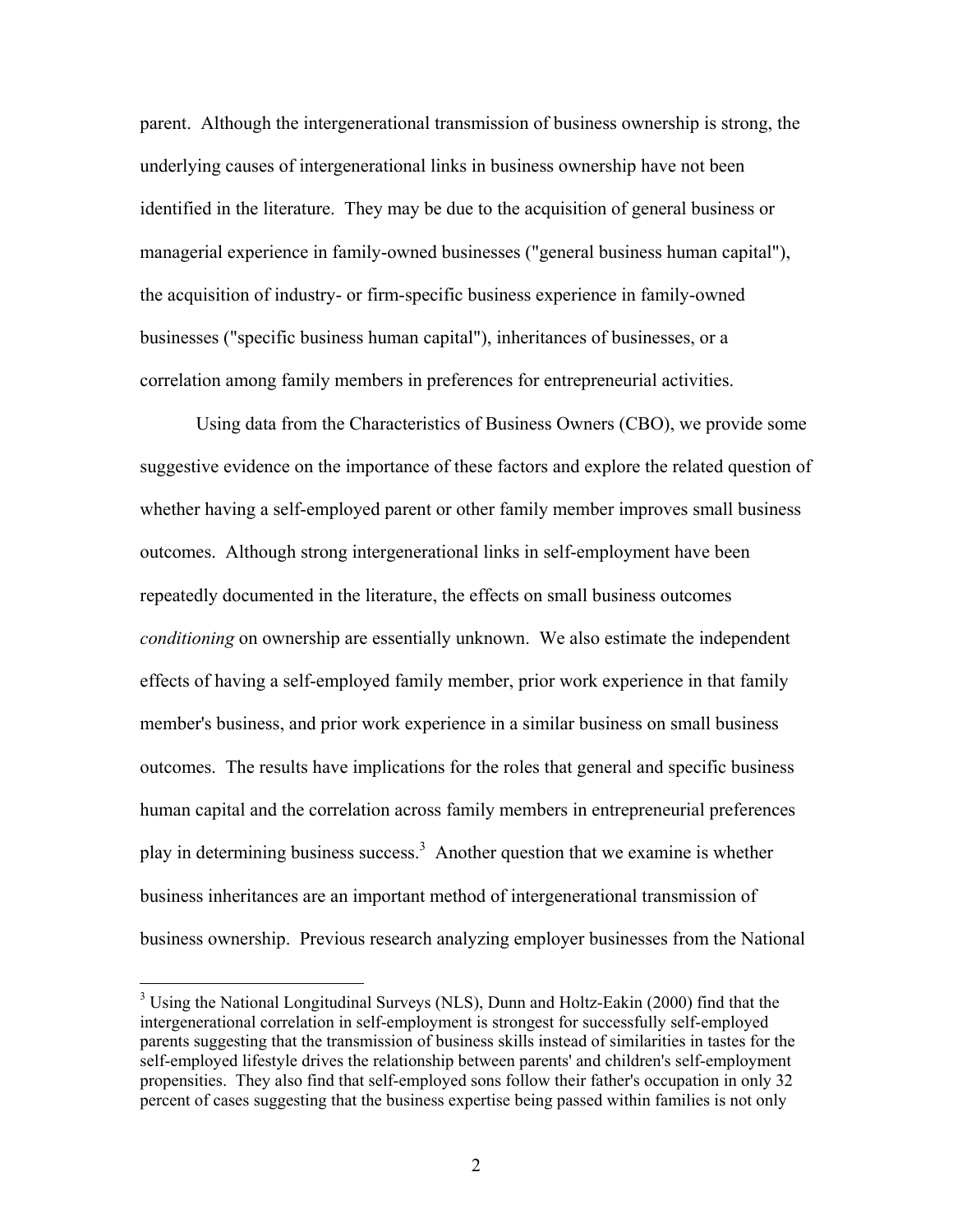Federation of Independent Businesses (NFIB) finds that 14.2 percent of businessmen inherited their businesses (Lentz and Laband 1990), however, these businesses are much larger than the typical small business included in the CBO.

 Previous studies have not explored these questions primarily because only a few nationally representative datasets contain information on parental and family selfemployment and business inheritances, and to our knowledge, the CBO is the only nationally representative dataset containing information on prior work experience in businesses owned by family members and prior work experience in businesses providing similar goods and services.<sup>4</sup> The CBO contains detailed information on the characteristics of both the business and the owner, but has been used by only a handful of researchers. The lack of use appears to be primarily due to difficulties in accessing and reporting results from these confidential, restricted-access data. All research using the CBO must be conducted in a Census Research Data Center or at the Center for Economic Studies (CES) after approval by the CES and IRS, and all output must pass strict disclosure regulations.

#### **2. Data**

 $\overline{a}$ 

The 1992 Characteristics of Business Owners (CBO) survey was conducted by the U.S. Bureau of the Census to provide economic, demographic and sociological data on minority, women and non-minority male business owners and their business activities (see U.S. Department of Commerce 1997, Bates 1990a, Headd 1999, and Robb 2000 for more details on the CBO). The survey was sent to more than 75,000 firms and 115,000

specific to the types of business chosen by these sons.<br><sup>4</sup> The CBO also contains information on prior work experience in a managerial capacity.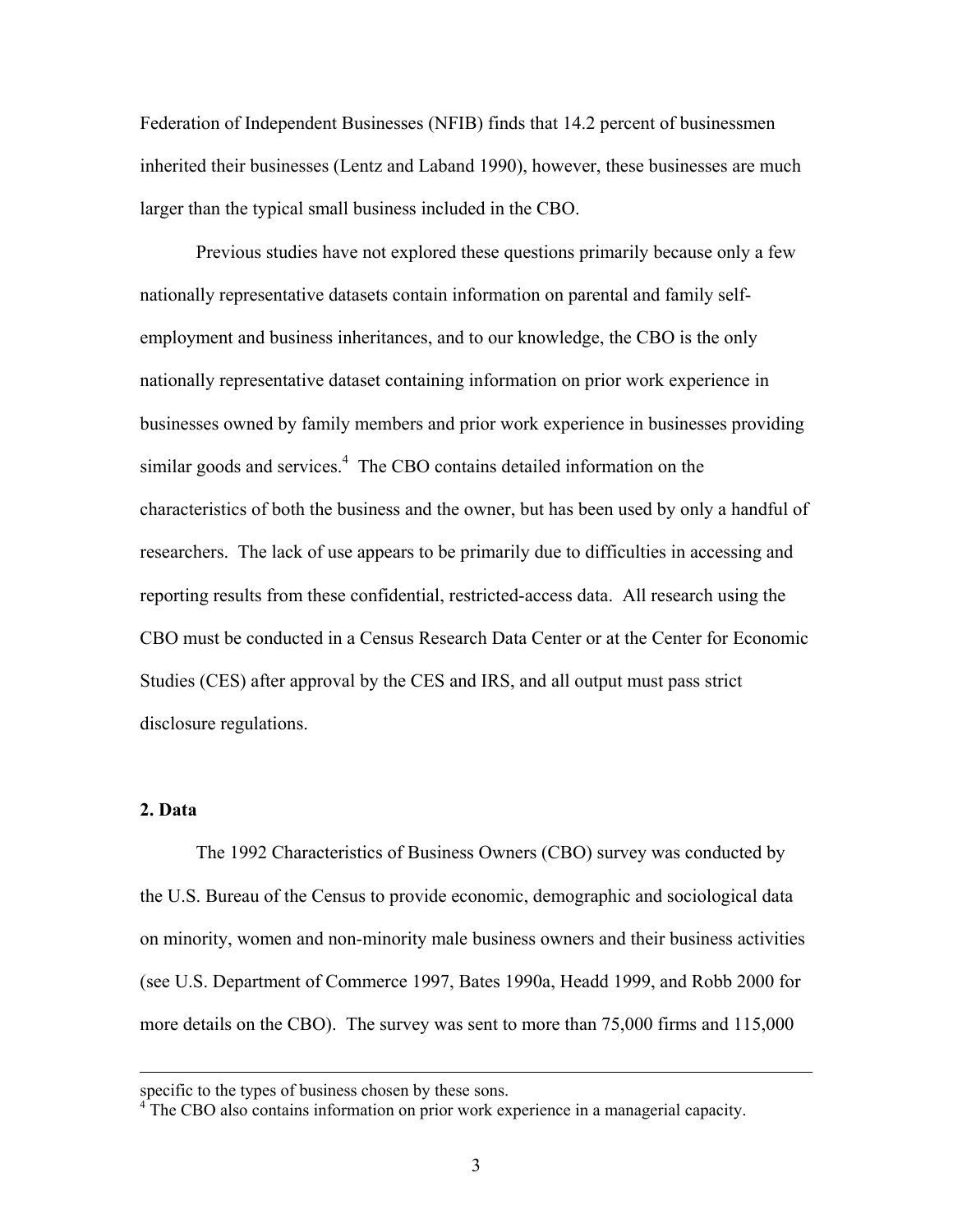owners who filed an IRS form 1040 Schedule C (individual proprietorship or selfemployed person), 1065 (partnership), or  $1120S$  (subchapter S corporation).<sup>5</sup> Only firms with \$500 or more in sales were included. The businesses included in the CBO represent nearly 90 percent of all businesses in the United States (Department of Commerce, 1996b). Response rates for the firm and owners surveys were approximately 60 percent. All estimates reported below use sample weights that adjust for survey non-response (Headd, 1999).

The CBO is unique in that it contains information on both the characteristics of business owners and the characteristics of their businesses. Examples of owner characteristics include marital status, education, detailed work experience, family business background, hours and weeks worked in the business, and health insurance. Detailed information on how the owner acquired the business and on the sources of capital s/he used to start or acquire the business is also available. Business characteristics include closure, profits, sales, employment, industry, startup capital, age of business, legal form of organization, employee composition, customer base, physical location, and exports along with many others.

 A major advantage of the CBO over other nationally representative datasets for this analysis is the availability of measures of business ownership among family members. In particular, the CBO contains information on business inheritances, business ownership among family members, and prior work experience in a family member's business. The main disadvantage is that the CBO does not contain information on a comparison group of wage/salary workers. Therefore, we cannot directly explore the

 $<sup>5</sup>$  Larger C corporations were not included because of the difficulty in asking owner questions for</sup> many investors. C corporations as a tax filing status, however, are becoming less popular relative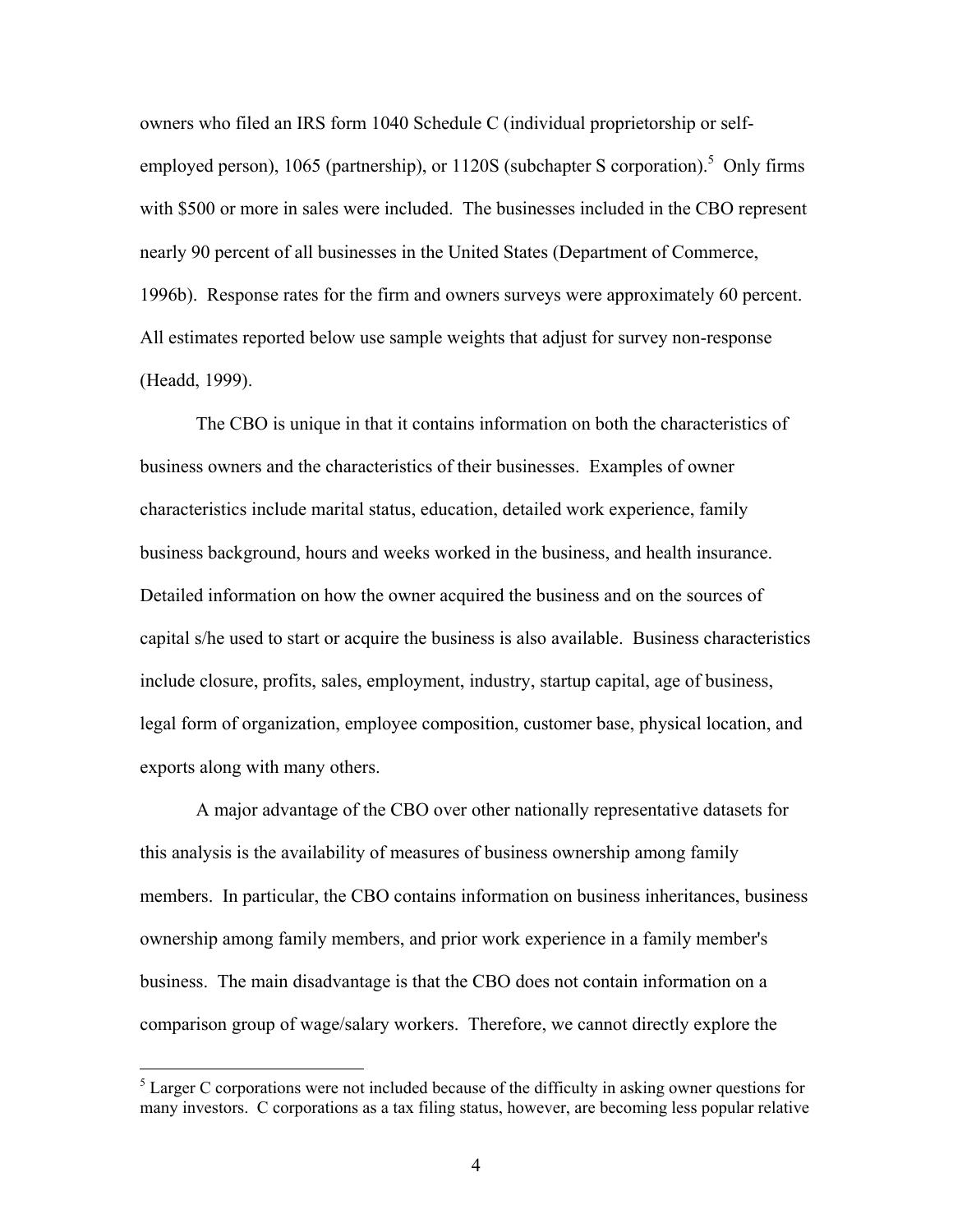determinants of business ownership. Instead, we examine the determinants of several business outcomes, such as closure rates, sales, profits, and employment size, conditional on ownership.

 The sample used below includes firms that meet a minimum weeks and hours restriction. Specifically, at least one owner must report working for the business at least 12 weeks in 1992 and at least 10 hours per week.<sup>6</sup> The weeks and hours restrictions are imposed to rule out very small-scale business activities such as casual or side-businesses owned by wage/salary workers. In multi-owner firms, which represent 20.6 percent of the sample, we identify one person as the primary owner of the business. The primary owner is identified as the owner working the most annual hours in 1992 (weeks\*hours). In the case of ties, we identify the primary owner as the person who founded the business. Finally, all remaining ties are resolved by assigning a random owner. The primary business owner is used to identify all owner characteristics of the firm, such as marital status, education, prior work experience, and family business background. The race and sex of the firm, however, are identified by majority ownership, which is the method used by the Survey of Minority Owned Business Enterprises (U.S. Department of Commerce  $1996$ )<sup>7</sup>

to S corporations due to changes in tax laws (Headd 1999).

<sup>&</sup>lt;sup>6</sup> This restriction excludes 22.1 percent of firms in the original sample.

 $<sup>7</sup>$  The race of the primary owner is not available in the CBO, and the sex of the owner had many</sup> missing values.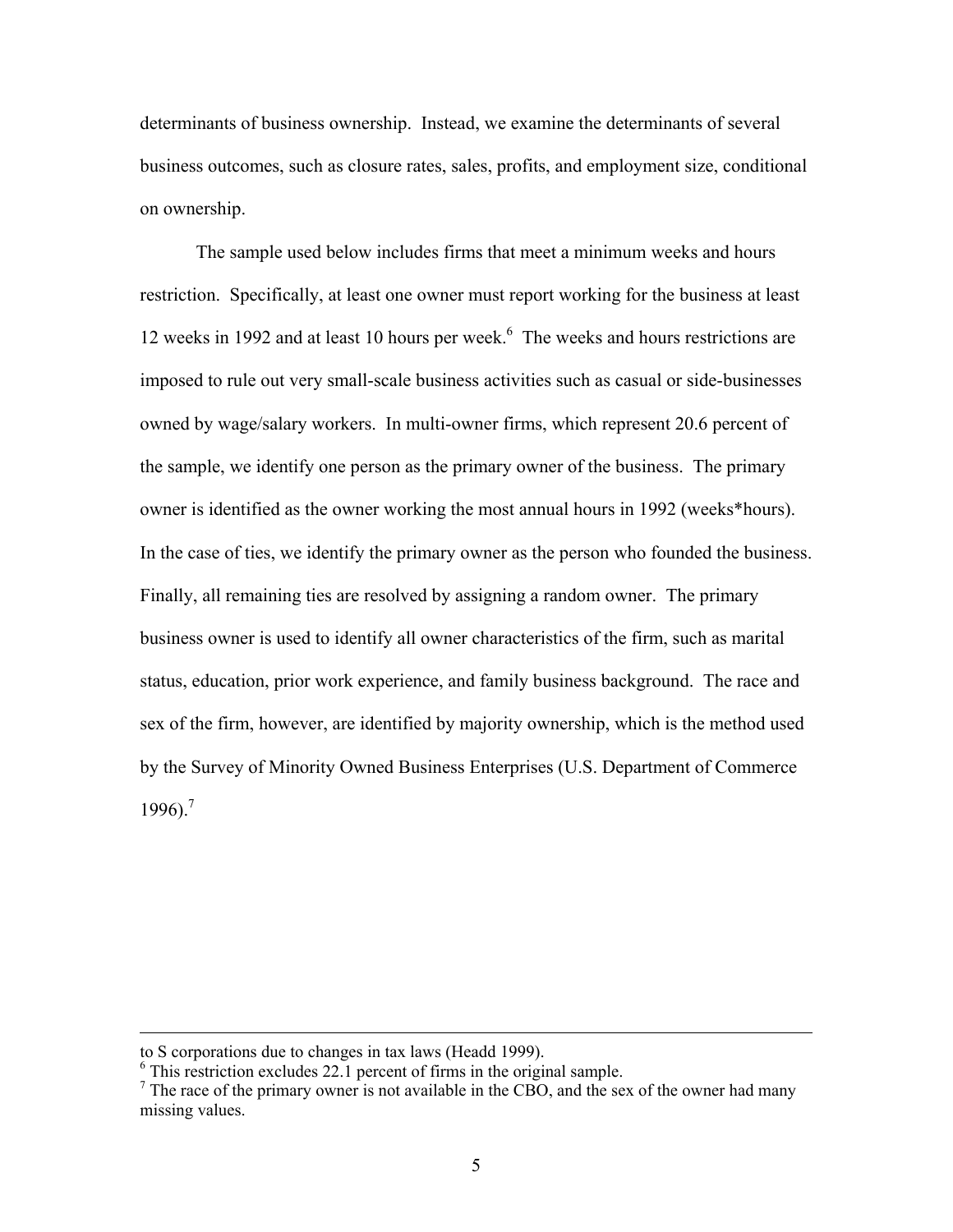#### **3. Results**

 $\overline{a}$ 

#### FAMILY BUSINESS BACKGROUND

 Past empirical studies of the intergenerational link in self-employment find that an individual who had a self-employed parent is roughly two to three times more likely to be self-employed than someone who did not have a self-employed parent (Lentz and Laband 1990, Fairlie 1999, Dunn and Holtz-Eakin 2000, and Hout and Rosen 2000). Several explanations for the intergenerational transmission of business ownership have been offered. First, the informal learning or apprenticeship-type training that occurs in growing up in the context of a family business may provide an important opportunity for the acquisition of human capital related to operating a successful business (Lentz and Laband 1990). To be sure, family business experience can be classified into two types, which we term "general business human capital" and "specific business human capital." General business human capital includes "general administrative and personnel management skills" and "general managerial expertise" (Lentz and Laband 1990, Dunn and Holtz-Eakin 2000). Specific business human capital includes "enterprise-specific skills, "information specific to the firm's production," and "job- or industry-specific knowledge."

 Another explanation is that intergenerational links in self-employment may be caused by a correlation among family members in preferences for entrepreneurial activities. $\delta$  The correlation may simply be due to similarities among family members in

<sup>&</sup>lt;sup>8</sup> Dunn and Holtz-Eakin (2000) consider an additional explanation. Successful business owners may be more likely to transfer financial wealth to their children potentially making it easier for them to become self-employed. Their empirical results, however, suggest that it plays only a modest role. Related to this issue we find that financial transfers from parents to children are not a common source of startup capital among small business owners. Only 6.4 percent of owners borrowed capital from their family.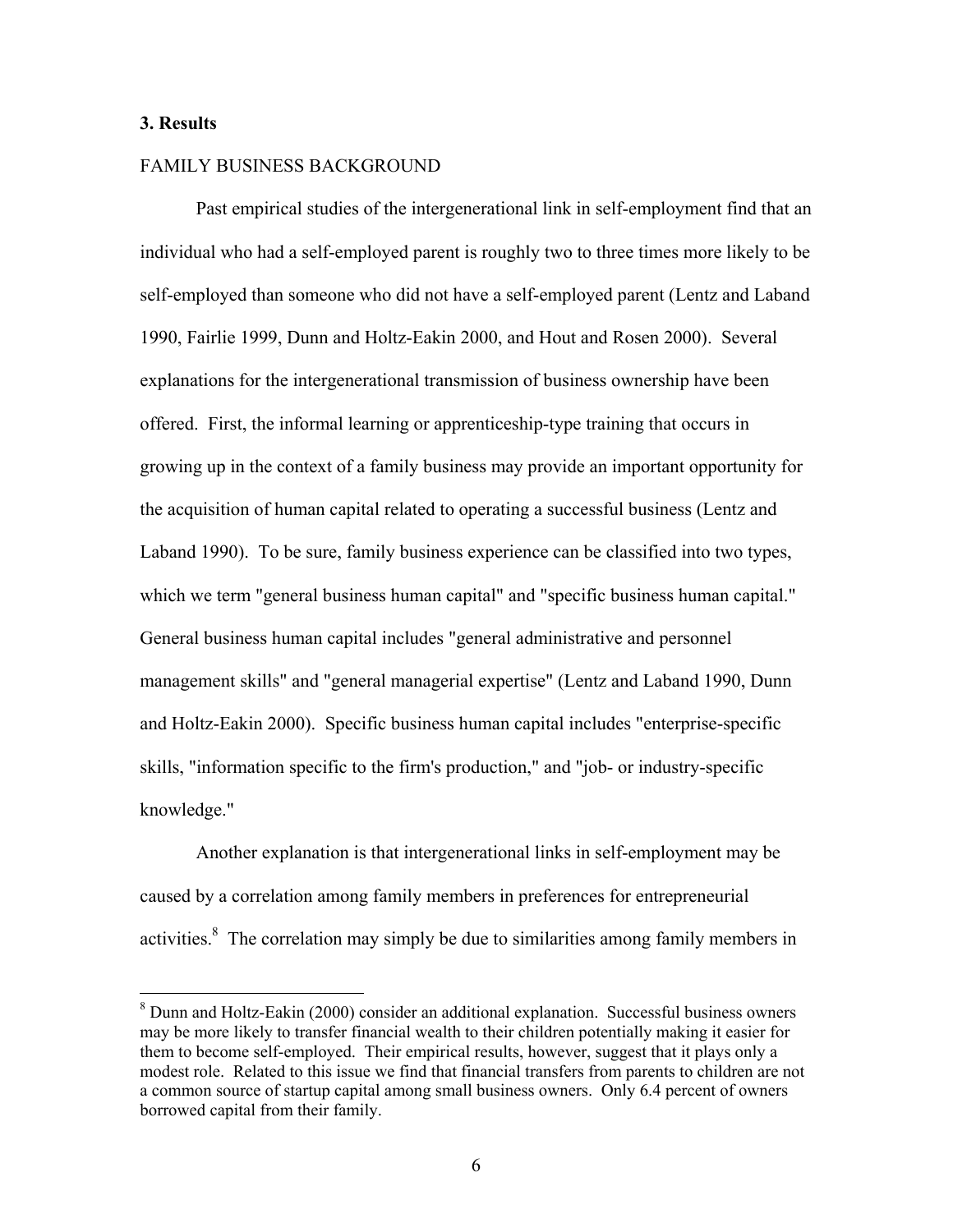preferences for autonomy or self-employment, or similarities in other personal characteristics that are associated with self-employment, such as entrepreneurial ability and attitudes towards risk (Fairlie 2002).

 The CBO provides detailed information on family business experience and business inheritances that allows us to provide some suggestive evidence on the importance of these factors. Table 1 reports the percentage of small business owners that had a family member who was a business owner, the percentage of owners that worked for that family member, and other measures related to family business background.<sup>9</sup> More than half of all business owners had a self-employed family member prior to starting their business. Conditional on having a self-employed family member, nearly half of small business owners worked in that family member's business. Overall, 22.5 percent of small business owners worked in a family business prior to starting or acquiring their business.<sup>10</sup>

 The finding that more than 50 percent of all small business owners had a family member who was a self-employed business owner is nearly identical to the 52.2 percent of independent businessmen from the NFIB that had parents who were business owners (Lentz and Laband 1990). Although we do not have a comparison group of non-business owners and family members may include spouses and siblings in addition to parents, the finding that half of business owners have a self-employed family member suggests a high

The questions ask (1) "Prior to beginning/acquiring this business, had any of your close relatives ever owned a business OR been self-employed? (Close relatives refer to spouses, parents/guardians, brothers, sisters, or immediate family)", and (2) "If "Yes," did you work for any of these relatives?" U.S. Department of Commerce (1997, p. C-4).

 $10$  A recent survey of small employer firms by the NFIB, indicates that 45.1 percent of businesses employ a family member. They use a broader definition of family members than in the CBO and only include firms with 1-249 employees, however (National Federation of Independent Business 2002).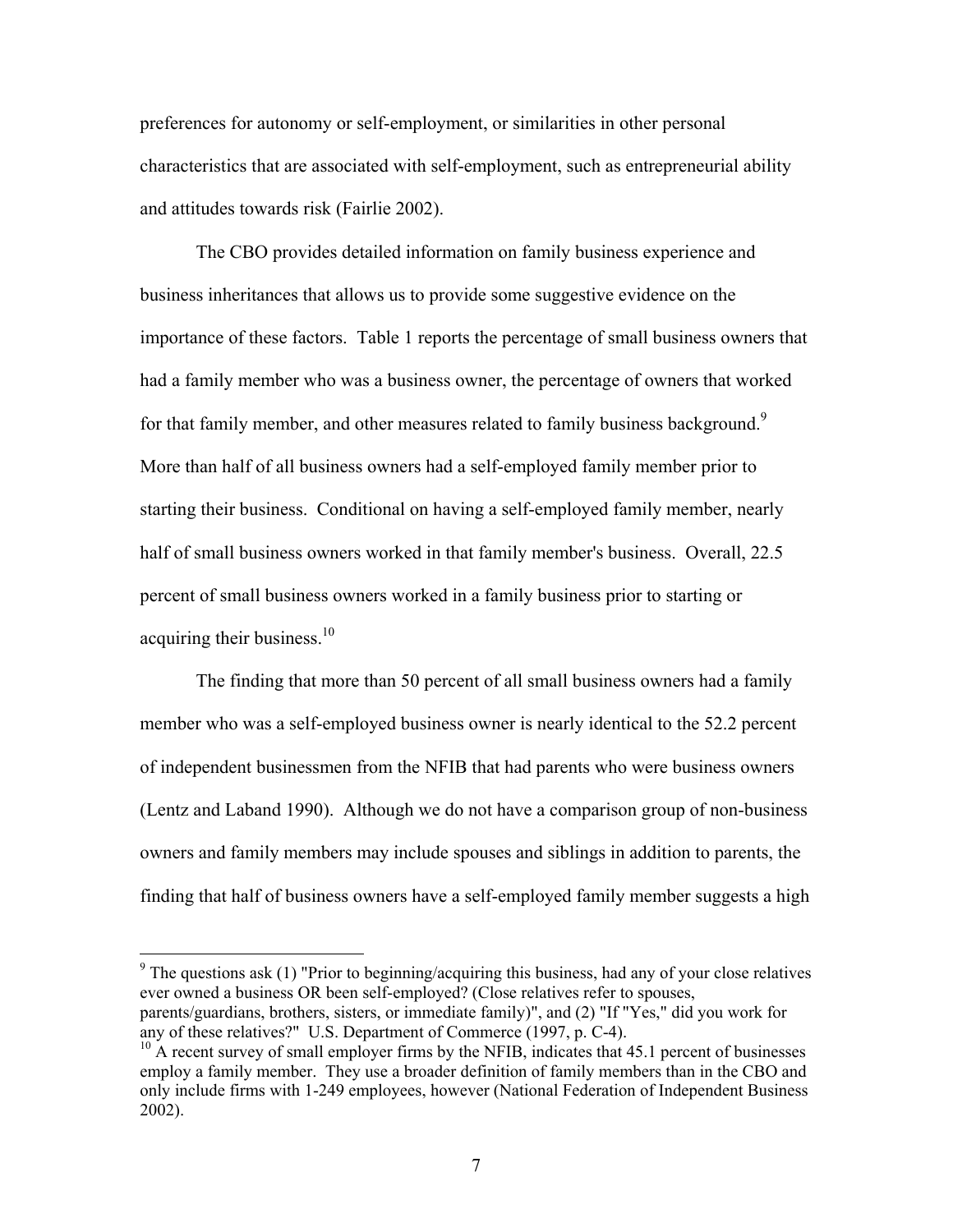level of intergenerational transmission of business ownership.<sup>11</sup> The percent of owners that had a self-employed family member prior to business startup certainly overstates the percent of owners that had a self-employed parent, but the discrepancy may not be that large. The strong positive influence of parental self-employment is common to brothers suggesting that a propensity for business ownership runs in families (Dunn and Holtz-Eakin 2000), and the question on the CBO asks whether the owner had a self-employed family member *prior* to starting his/her business limiting the likelihood that older siblings are referring to younger self-employed siblings. Furthermore, estimates from the 2002 Current Population Survey indicate that the average probability of having a selfemployed spouse among all self-employed business owners is only 24 percent. We suspect that a large percentage of affirmative responses to the CBO question on whether the owner had a self-employed family member prior to starting his/her business refer to the owner's parents.

 Another interesting finding is that more than half of all business owners who have a self-employed family member did not work for that family member's business. This finding suggests that intergenerational links in self-employment are not solely due to the acquisition of general and specific business capital and that similarities across family members in entrepreneurial preferences may explain part of the relationship. Using data from the National Longitudinal Survey (NLS), however, Dunn and Holtz-Eakin (2000) find that the intergenerational correlation in self-employment is strongest for successfully self-employed parents suggesting that the transmission of business skills instead of

 $11$  Making the conservative assumption that 25 percent of small business owners have a selfemployed parent and a steady-state self-employment rate of 10 percent, the children of selfemployed parents are 3 times more likely to be self-employed than are the children of non-selfemployed parents.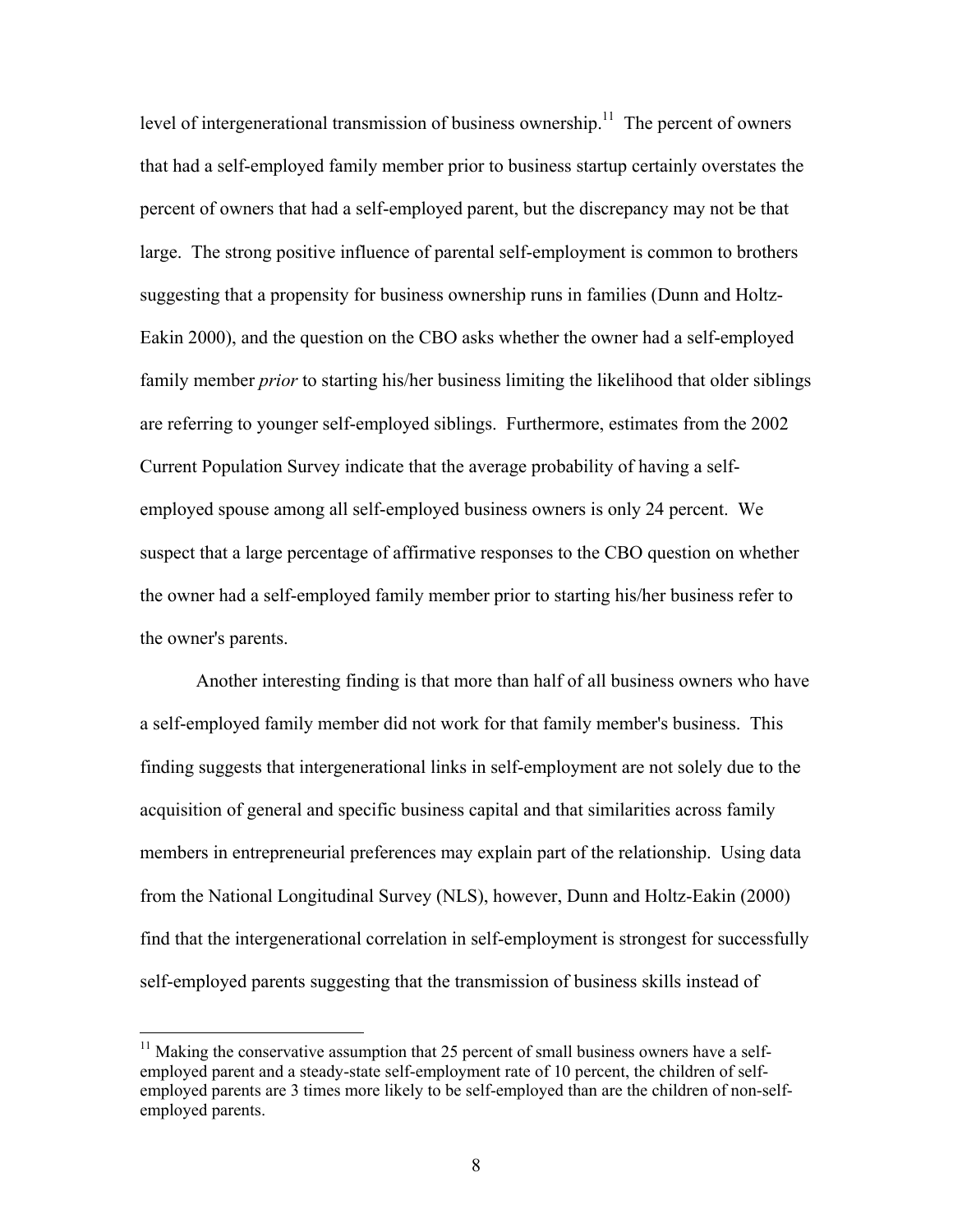similarities in tastes for the self-employed lifestyle drives the relationship between parents' and children's self-employment propensities.

 The CBO also contains information on whether the owner previously worked "for a business whose goods/service(s) were similar to those provided by this business "(U.S. Department of Commerce 1997, p. C-4). This type of work experience undoubtedly provides opportunities for acquiring job- or industry-specific business human capital in addition to more general business human capital. Slightly more than half of all small business owners report working in a similar business prior to starting their business.

 Among owners who worked in a family member's business, 55.8 percent report working in a business that provided similar goods and services. Unfortunately, however, we cannot ascertain whether the family member's business is the same as the business providing similar goods and services. Therefore, our estimate only provides an "upper bound" estimate of the percent of owners who acquired specific business human capital from working in a family member's business. Nevertheless, the estimate of roughly 50 percent suggests that family businesses are providing opportunities to acquire general business human capital and not just specific business human capital. This finding is consistent with the finding in Dunn and Holtz-Eakin (2000) that self-employed sons follow their father's occupation in only 32 percent of cases.

 Another explanation is that the children of self-employed business owners become partners with their parents or directly inherit businesses. Forming a partnership with a child may represent a less expensive, especially in terms of capital, method of helping their children become business owners. Also, partnerships and inheritances may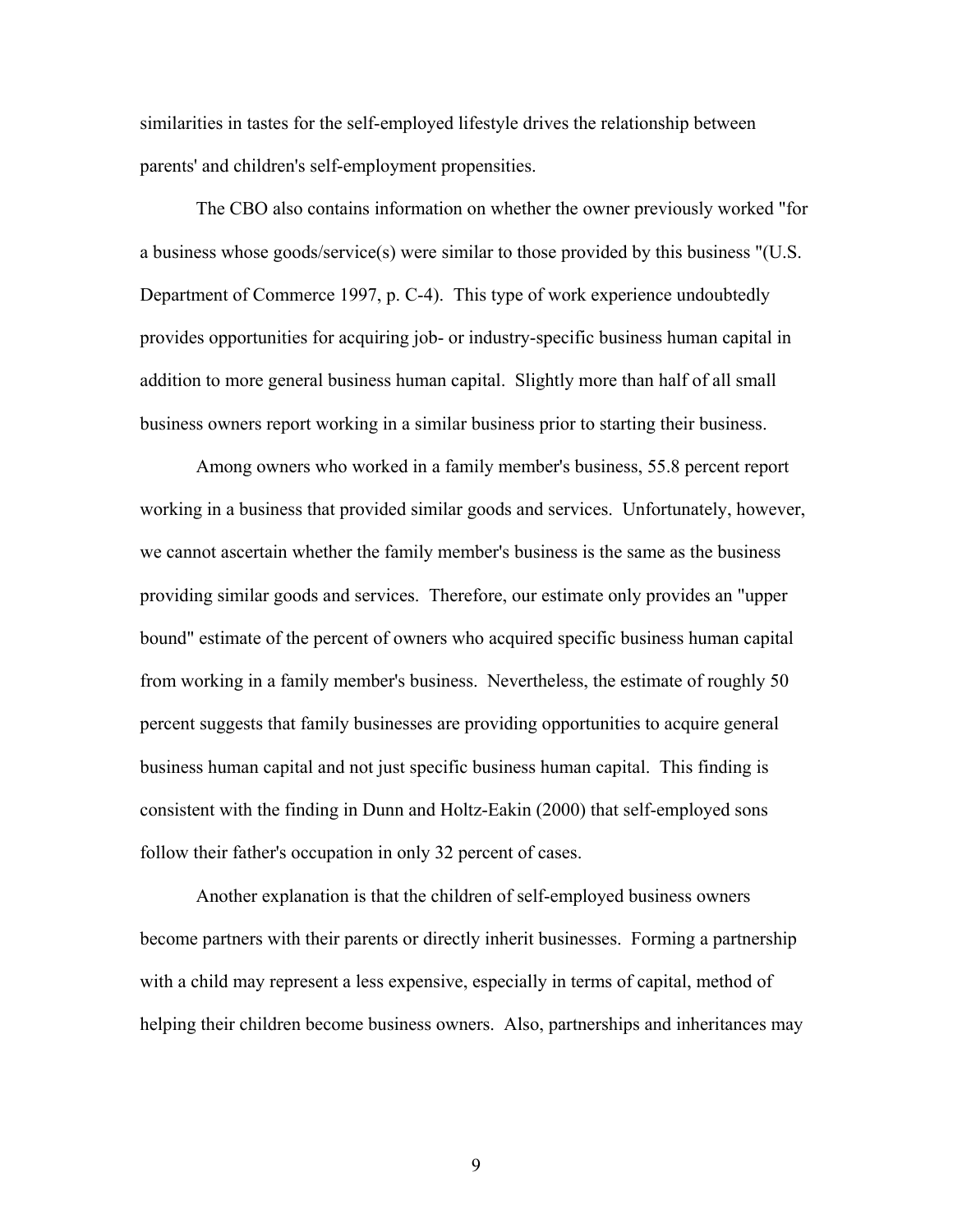represent an efficient form of transmitting reputation capital or an established clientele from one generation to the next.

 In contrast to the high likelihood of having a self-employed family member and working for that family member, very few small businesses are inherited. Estimates from the CBO indicate that only 1.6 percent of all small businesses are inherited. This finding suggests that the role of business inheritances in determining intergenerational links in self-employment is limited at best. Lentz and Laband (1990), however, find a much higher rate of business inheritances in their sample of independent businessmen from the NFIB. They find that 14.2 percent of businesses are inherited. The discrepancy may be due to the much larger scale of businesses included in the NFIB. These firms had average sales of approximately \$2 million in 1979, compared to \$212,791 for the CBO sample.

 Related to business inheritances, the CBO includes information on whether the owner acquired the business through a "transfer of ownership/gift." This form of receipt of ownership may capture parents giving firms to their children. Unfortunately, however, it may also contain many other forms of business transfers and is not limited to family members. We find, however, that only 6.6 percent of owners received their business through a transfer of ownership or gift suggesting that direct parent-to-child transfers of businesses cannot represent a large percentage of all small businesses.<sup>12</sup>

 Although there is uncertainty over the correspondence between family members and parents in the CBO questions, the estimates reported in Table 1 provide, at least, some suggestive evidence on the causes of intergenerational links in self-employment.

 $12$  If we remove owners who did not have a self-employed family member prior to starting the business, only 4.0 percent of owners received a transfer of ownership or gift.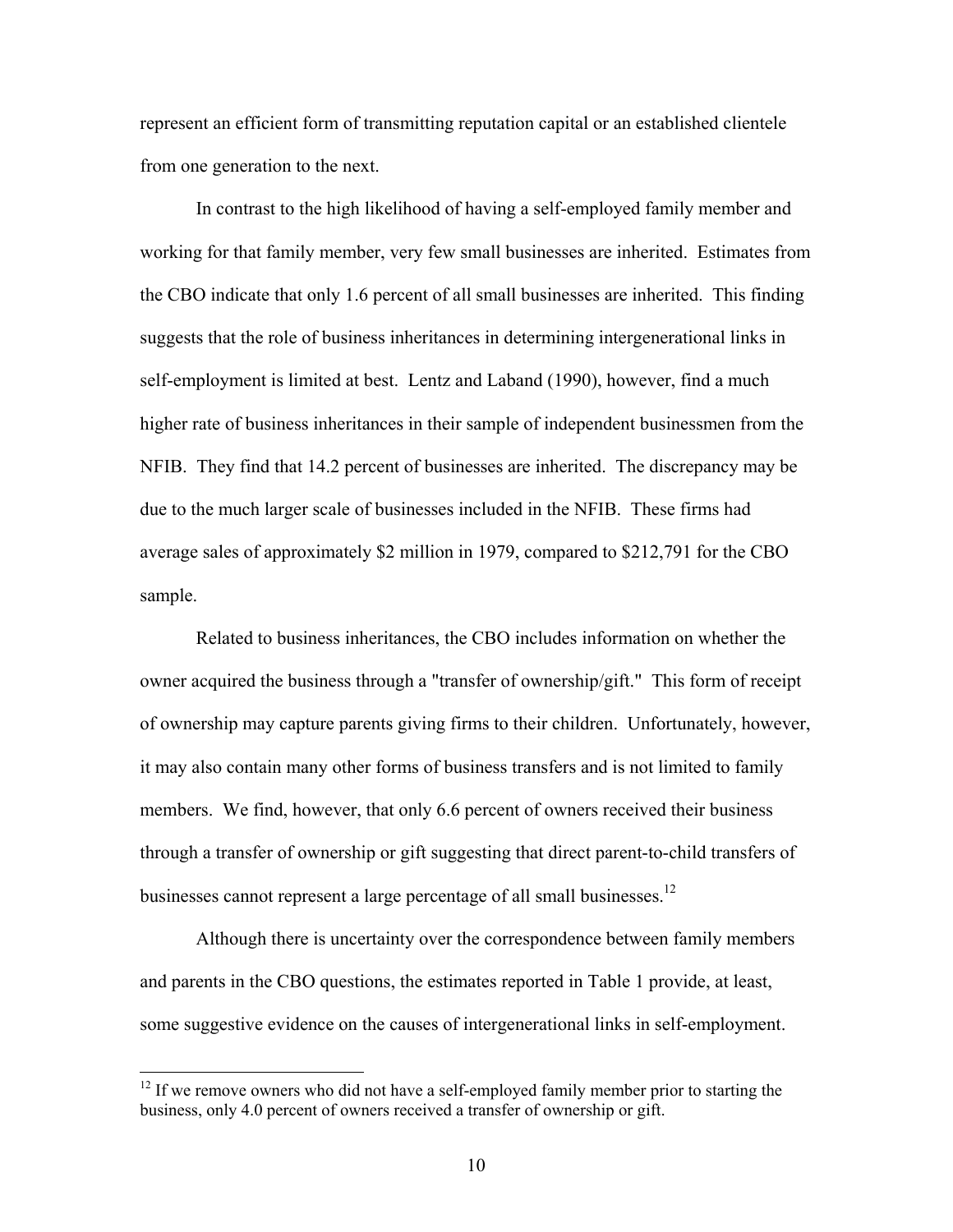These links appear to be driven partly, but not entirely, by opportunities to acquire both general and specific business human capital from working in family members' businesses. Business inheritances and partnerships with family members appear to play only a minor role. We next examine whether these factors play a role in determining small business outcomes *conditioning* on ownership.

### THE DETERMINANTS OF SMALL BUSINESS OUTCOMES

 Logit and linear regression models are estimated for several small business outcomes available in the CBO. Table 2 reports estimates for regressions for the probability of a business closure from 1992-1996, the probability that the firm has profits of at least \$10,000 per year, the probability of having employees, and log sales.<sup>13</sup> The Appendix reports mean values for each of the dependent variables. Estimates from the CBO indicate that nearly one quarter of small businesses existing in 1992 were not operating by 1996, and slightly more than 30 percent of businesses report a net profit of at least \$10,000. Small firms also hire 1.77 employees on average with only 21.3 percent hiring *any* employees. Finally, small businesses had mean sales of \$212,791 in 1992.

 In all specifications, we include the race, sex, region and urbanicity of the firm, and the education level, marital status and previous work experience of the owner as controls (mean values are reported in the Appendix). We also include dummy variables for whether the owner had a family member who was a business owner, worked for that

<sup>&</sup>lt;sup>13</sup> Unfortunately, only a categorical measure of profits is available in the CBO. Estimates for the profit equation using a cutoff of \$25,000 are similar to those reported below. The other possible cutoff of \$100,000 yielded too few observations in which the dependent variable equals one. We use a logit model for the employment probability because most of the variation in employment among small businesses is between 0 and 1 employees. Roughly 80 percent of firms have no employees and only a small percent have more than 5 employees.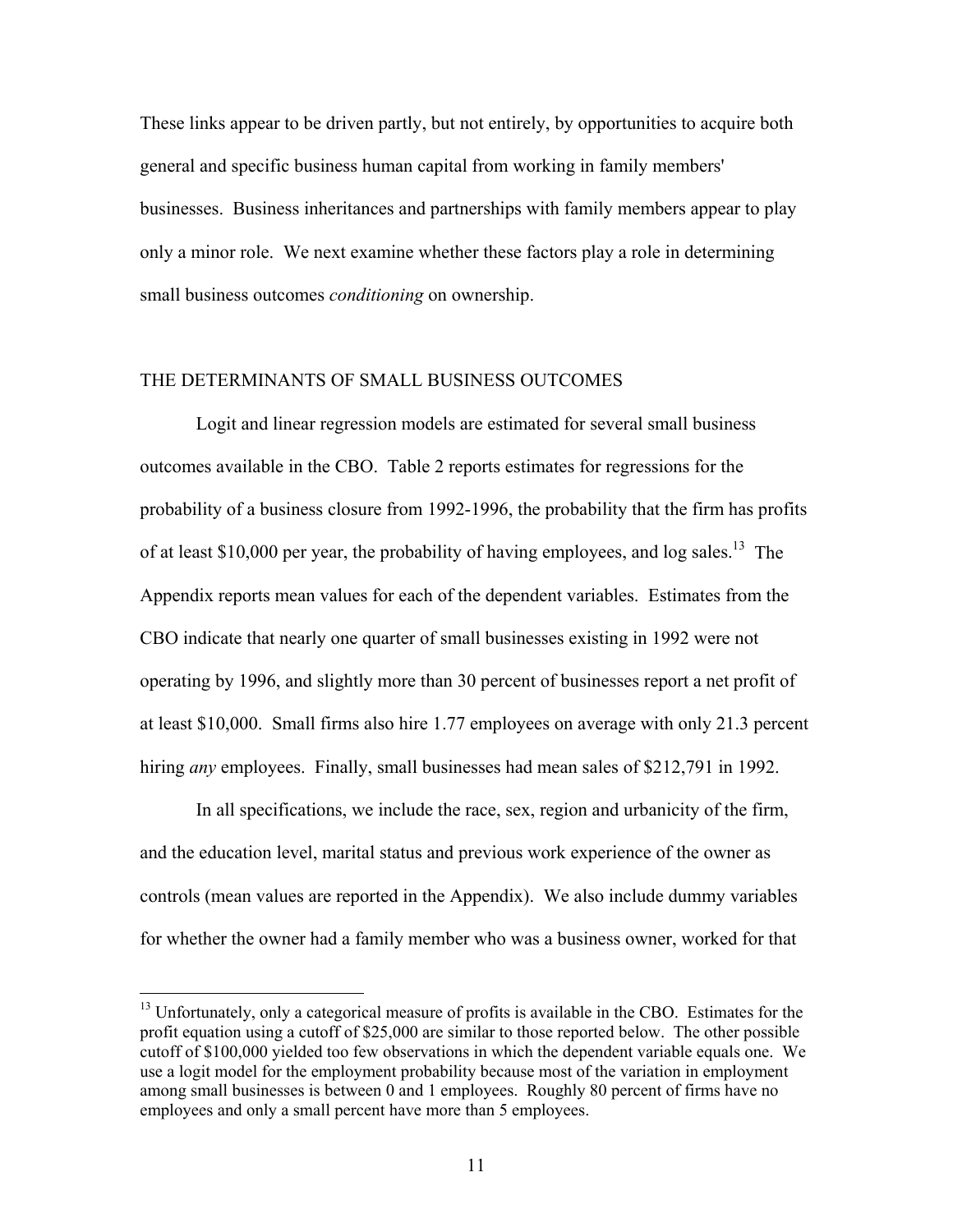family member's business, had previous work experience in a managerial capacity, and worked in a business providing similar goods and services.

 Race and ethnicity are important determinants of small business outcomes (see Fairlie and Robb 2003 for a more detailed analysis). Asian-owned businesses generally have better outcomes than white-owned businesses. After controlling for numerous owner and business characteristics, black-owned businesses continue to lag behind whiteowned businesses. In all specifications except the closure probability equation, the coefficient estimate on the black-owned business dummy variable is large, positive and statistically significant. In the closure probability equation, the coefficient estimate is positive, but statistically insignificant. The results are more mixed for Latino-owned firms. They have a lower probability of having large profits, but have a higher probability of hiring employees than white-owned firms. The coefficient estimates in the other two specifications are statistically insignificant.

 Similar to previous studies, we find that business outcomes are positively associated with the education level of the business owner.<sup>14</sup> For example, businesses with college-educated owners have a 0.055 lower probability of closure, a 0.113 higher probability of having large profits, a 0.060 higher probability of having employees, and have approximately 25 percent higher sales on average than businesses with owners who did not graduate from high school.<sup>15</sup> Female-owned businesses are less successful and are smaller on average than are male-owned businesses. Firms located in urban areas are

 $14$  For example, using the 1982 CBO, Bates (1990b) finds that small business failures generally decrease with the education level of the owner. Similarly, Robb (2000) found increases in education to be positively associated with business survival.

 $15$  The implied effects on the probability of closure, large profits, and employment are approximated by multiplying the coefficient estimate from the logit model by  $\overline{p}(1-\overline{p})$ , where  $\bar{p}$  is the mean of the dependent variable.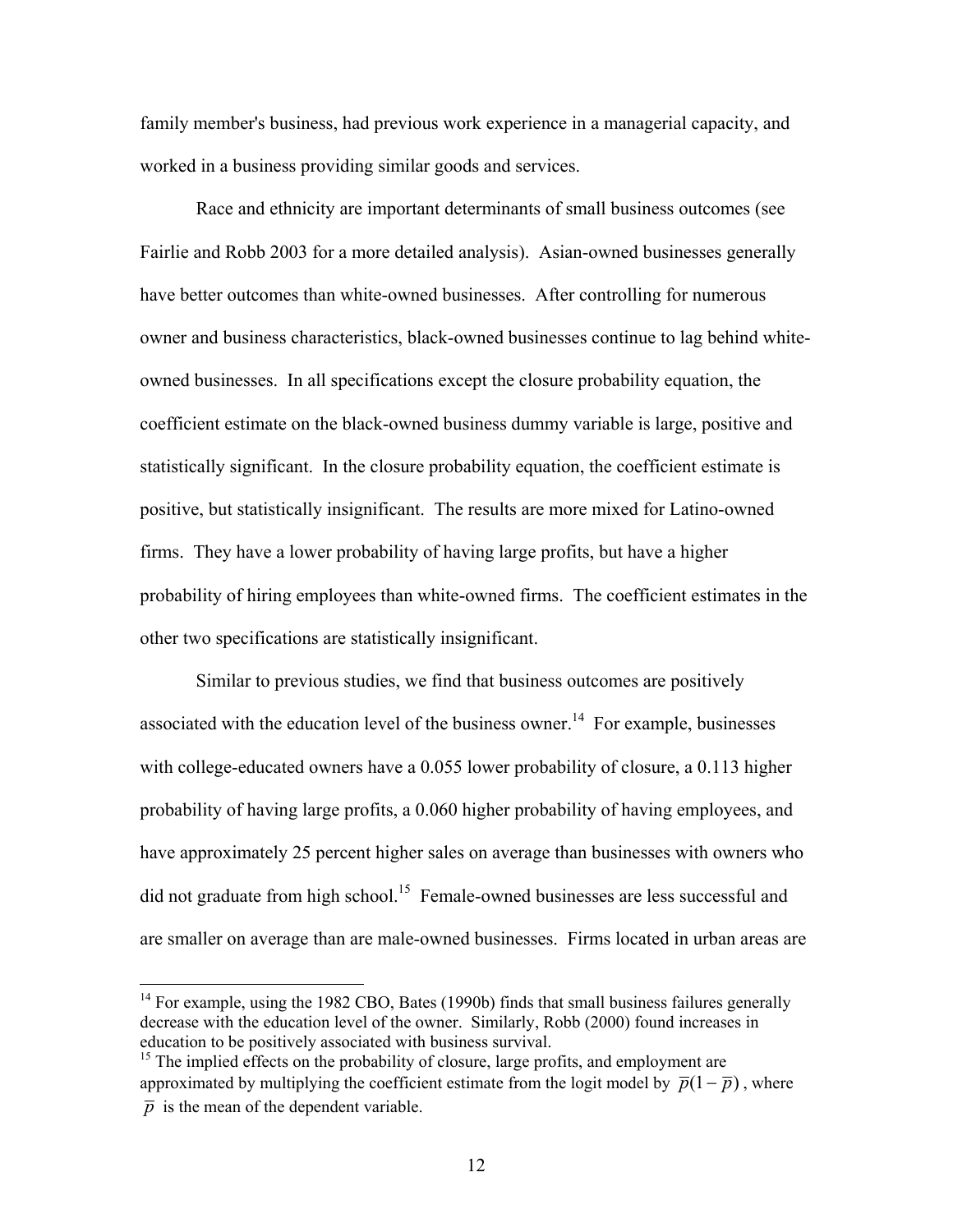more likely to close and are less likely to have employees, but are more likely to have large profits and have higher sales than firms located in non-urban areas.

 Having a family business background is important for small business outcomes. The main effect, however, appears to be through the informal learning or apprenticeship type training that occurs in working at a family business and not from simply having a self-employed family member. The coefficient estimates on the dummy variable indicating whether the owner had a family member who owned a business are small and statistically insignificant in all of the specifications except for the closure probability equation. In contrast, working at this family member's business has a large positive and statistically significant effect in all specifications. The probability of a business closure is 0.042 lower, the probability of large profits is 0.032 higher, the probability of employment is 0.055 higher, and sales are roughly 40 percent higher if the business owner had worked for one of his/her self-employed family members prior to starting the business.<sup>16</sup> The effects on the closure, profit and employment probabilities represent 15.3 to 26.6 percent of the sample mean for the dependent variables.

 The findings from the closure equation are roughly consistent with the findings from previous studies. Using a sample of white male-owned firms from the 1982 CBO, Bates (1990b) finds that having a close relative who was self-employed has a negative, but statistically insignificant (t-statistic of 1.41) effect on the probability of a business failure. In the 1982 CBO "close relatives," however, are defined to include non-family members with whom frequent contact was maintained by the owner. Fairlie (1999) provides additional evidence from the Panel Study of Income Dynamics (PSID). Having

 $16$  These estimates are not overly sensitive to the exclusion of firms started before 1980. In addition, estimates from the log sales specification are not sensitive to the exclusion of firms with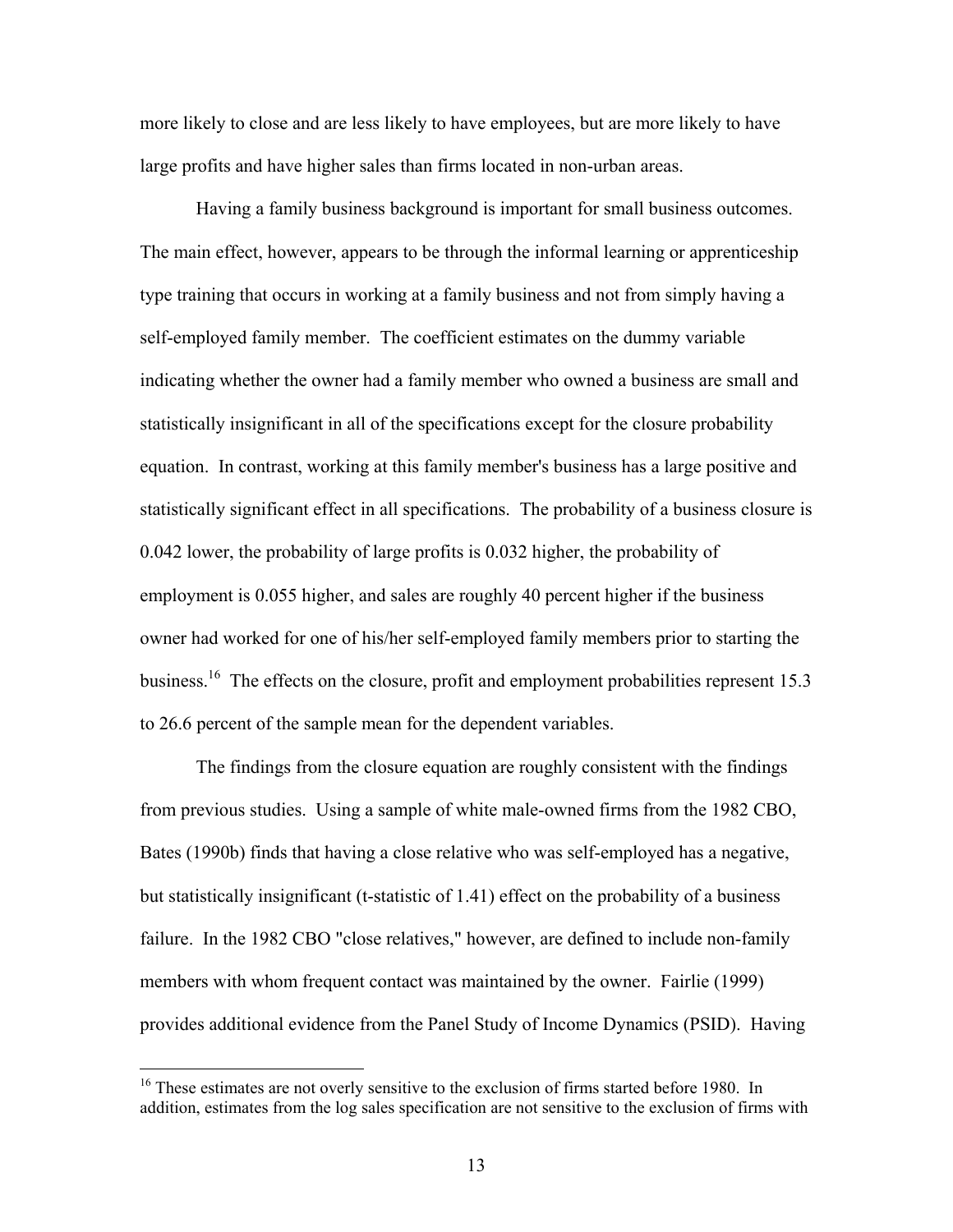a self-employed father is found to have a large, negative and statistically significant effect on the probability of exiting from self-employment for white men. Finally, using German data, Bruderl and Preisendorfer (1998) provide some evidence that network support from "strong ties" (which include spouses, parents, and relatives) improves business outcomes. Unfortunately, they do not have information on whether these individuals are business owners.

 Perhaps not surprisingly, inherited businesses are more successful and larger than non-inherited businesses. The coefficients are large, positive (negative in the closure equation) and statistically significant in all specifications. Inheritances may represent a form of transferring successful businesses across generations, but their overall importance in determining small business outcomes is slight at best. Although the coefficient estimates are large in the small business outcome equations, the relative absence of inherited businesses (only 1.6 percent of all small businesses) suggests that they play only a minor role in establishing an intergenerational link in self-employment.<sup>17</sup>

 The strong effect of previous work experience in a family member's business on small business outcomes suggests that family businesses provide an important opportunity for family members to acquire human capital related to operating a business. The general lack of significance of having a self-employed family member may indicate that correlations across family members in entrepreneurial preferences are less important in contributing to the intergenerational link in business success *conditioning* on business ownership than in contributing to the intergenerational link in business ownership.

extremely large annual sales.

<sup>&</sup>lt;sup>17</sup> As expected, the removal of business inheritances from the specifications does not affect the coefficients on other variables.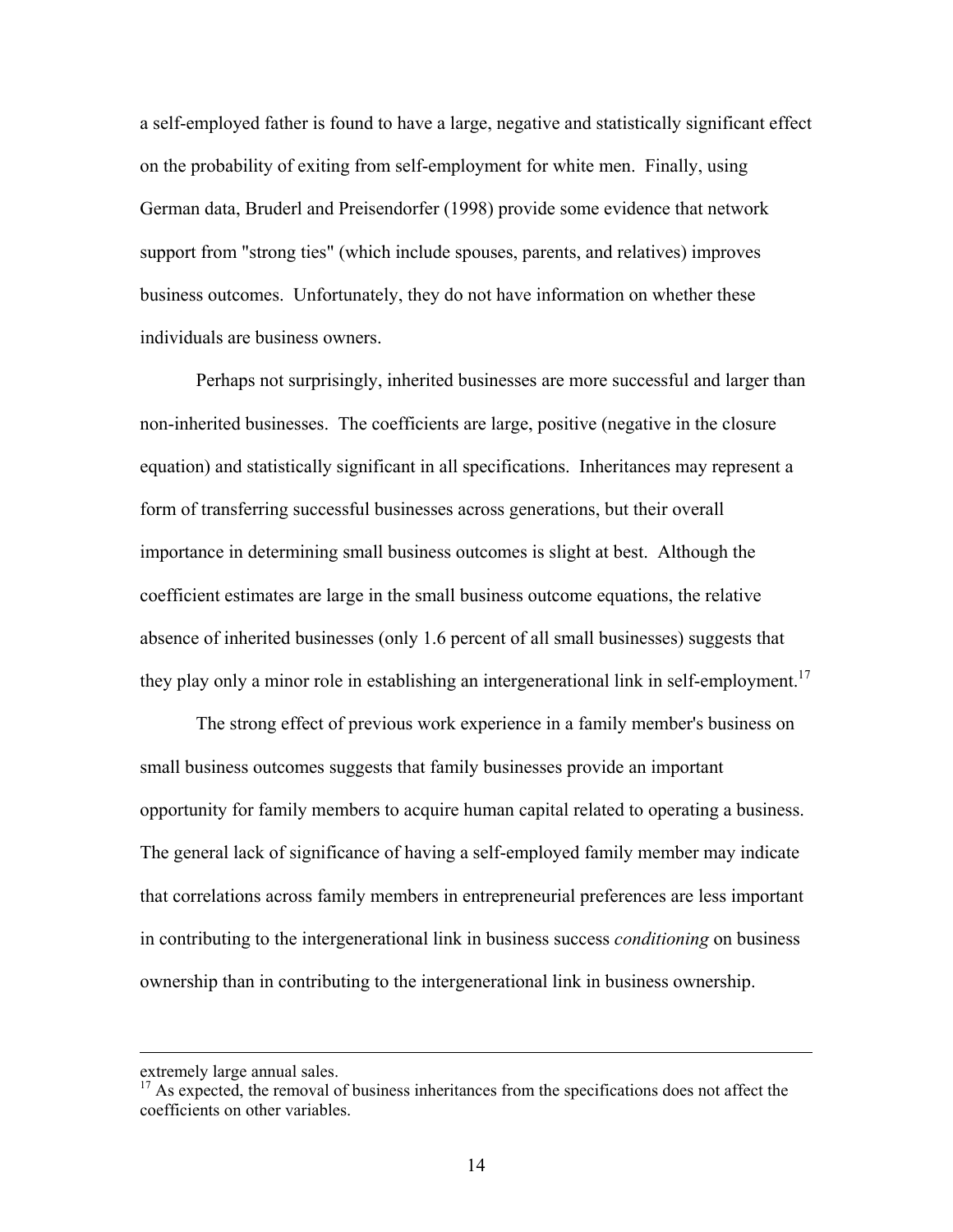The CBO also provides detailed information on other methods of acquiring business human capital. Available questions include information on prior work experience in a managerial capacity and prior work experience in a business whose goods and services were similar to those provided by the owner's business. These variables may have an important effect on small business outcomes.

 The effects on small business outcomes of working for a self-employed family member are generally stronger than the effects of previous work experience in a managerial capacity. Management experience has a similar size effect in the profit and employer probability equations, but has a much smaller effect on log sales and a positive and statistically significant effect on business closures. Management experience prior to starting or acquiring a business generally improves business outcomes, but has a less consistent effect than experience working for a close relative.

 The CBO also provides information on whether the owner worked in a business whose goods and services were similar to those provided by his/her business. This more general case of acquiring specific business human capital appears to be very important. In fact, the coefficient estimates on a dummy variable for whether the owner had work experience in a similar business are comparable in size to the coefficient estimates on prior work experience in a family member's business in the closure probability and log sales equations. The coefficient estimate is smaller in the employer probability equation, but larger in the profits equation. In all specifications, the coefficient estimates are large and statistically significant.

 The inclusion of prior managerial experience and similar business experience suggests that the large, positive coefficient estimates on working for a self-employed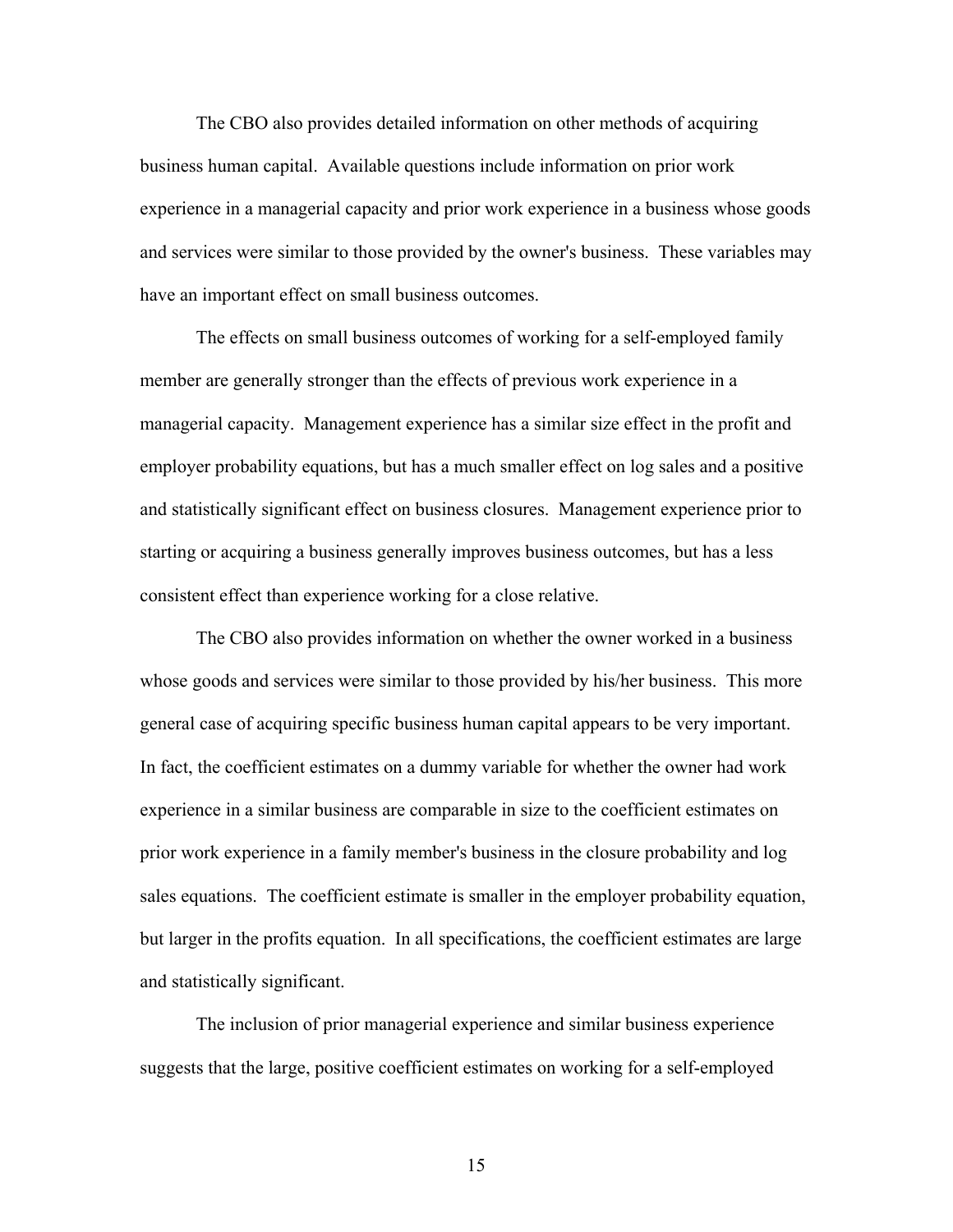family member are not simply capturing the effects of management experience or specific business human capital on small business outcomes. Instead, prior work experience in a family member's business has an independent effect on small business outcomes, which may in part be due to the acquisition of less specific, general business human capital.

#### MISSING DATA

 $\overline{a}$ 

A concern with the estimates reported in Table 2 is the amount of missing data for some of the independent variables in the CBO. Approximately 10 percent of the observations for each of the specifications reported in Table 3 are excluded because of missing values for one or more of the independent variables. Although these levels of missing data are not extremely high, we examine the sensitivity of our results to two alternative methods of correcting for missing data. First, we estimate regressions in which dummy variables are included for missing values of specific independent variables.<sup>18</sup> For example, if the education level of the business owner is missing then the four education level dummy variables would be equal to zero and a special missing education dummy variable would be equal to one. Thus, the missing observation for owner's education would not contribute to the coefficient estimates on the main education level dummies, but would contribute to coefficient estimates on other variables. This technique is becoming increasingly common in the literature because it is easy to implement and allows for an increase in the efficiency of some coefficient estimates. Although not reported, we find estimates that are similar to the ones reported in Table 2 for all four specifications.

 $18$  Race, gender, region, and urban are from administrative record data and have no missing values.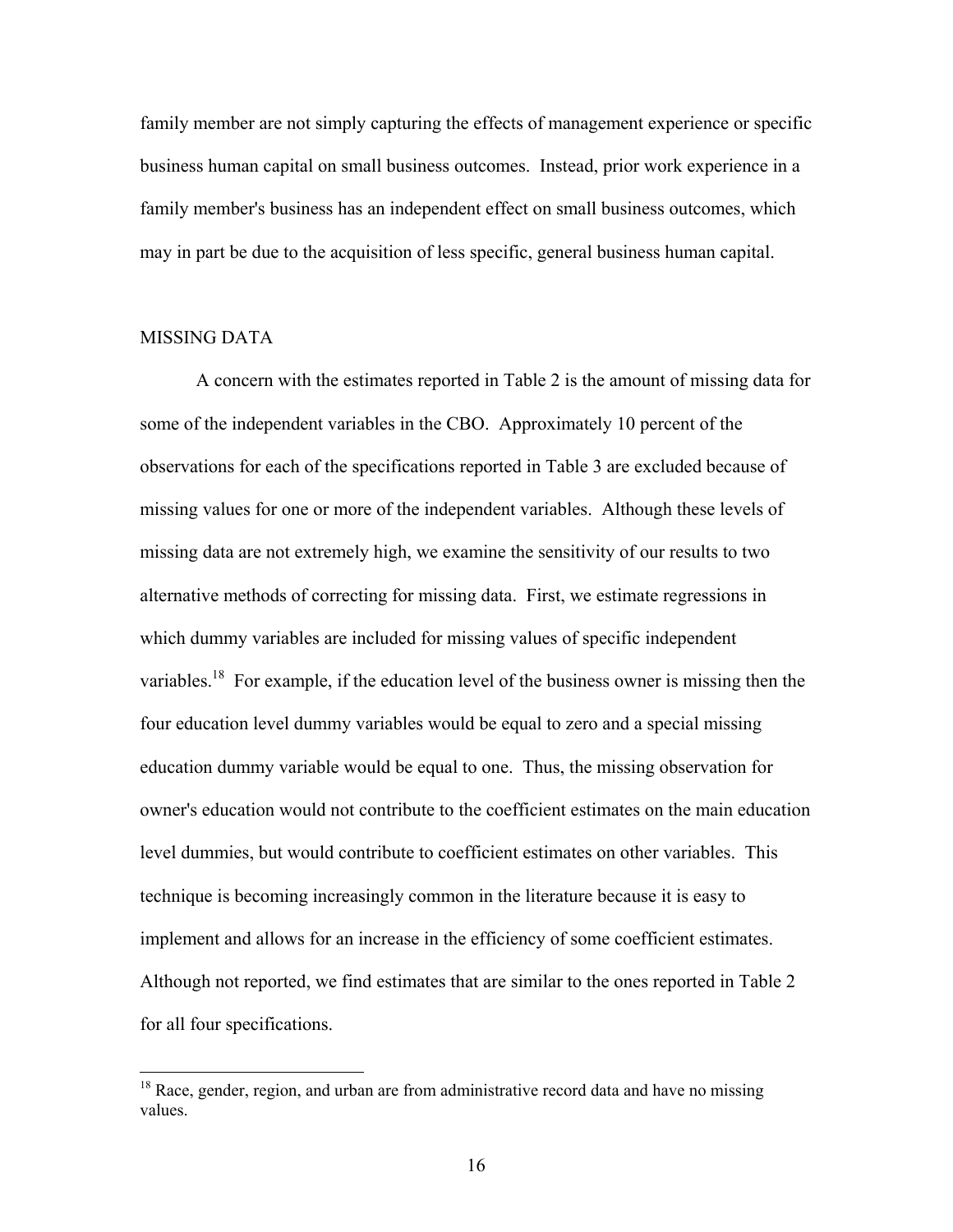We also address the missing data problem by using multiple imputation (see Rubin 1987, Schafer and Olsen 1998, and Schafer 1999 for more details).<sup>19</sup> The multiple imputation technique essentially replaces each missing value in the data with a set of plausible values resulting in separate datasets that include the true values for nonmissing observations and the imputed variables for missing observations. The imputations are made by examining correlations between all available independent variables and placing restrictions on minimum and maximum values and rounding.<sup>20</sup> The variables are assumed to have a multivariate normal distribution. Logit or linear regressions are then run on five separately imputed datasets.<sup>21</sup> The results from the five runs are combined for inference and adjustments are made for sampling variance. The resulting coefficient estimates summarize this information and their standard errors capture the variability of estimates across the five runs, which differs from the typical overstatement of the statistical precision of estimates from single imputation methods. We report the multiple imputation coefficient estimates and their standard errors in Table 3. Despite the large increase in sample size, the estimates are similar to those reported in Table 2. Thus, the removal of observations with missing data does not appear to overly affect our results.

<sup>&</sup>lt;sup>19</sup> The technique has been discussed recently in the Economics literature (Brownstone and Valetta 2001) and has been used to impute income and wealth variables in the Survey of Consumer Finances (Kennickell 1998).

 $20$  Information from all of the independent variables in the main specification, in addition to information on financial capital, industry, and start year, was used in the correlations.

 $21$ <sup>21</sup> The gains in efficiency are small after increasing the number of imputations above five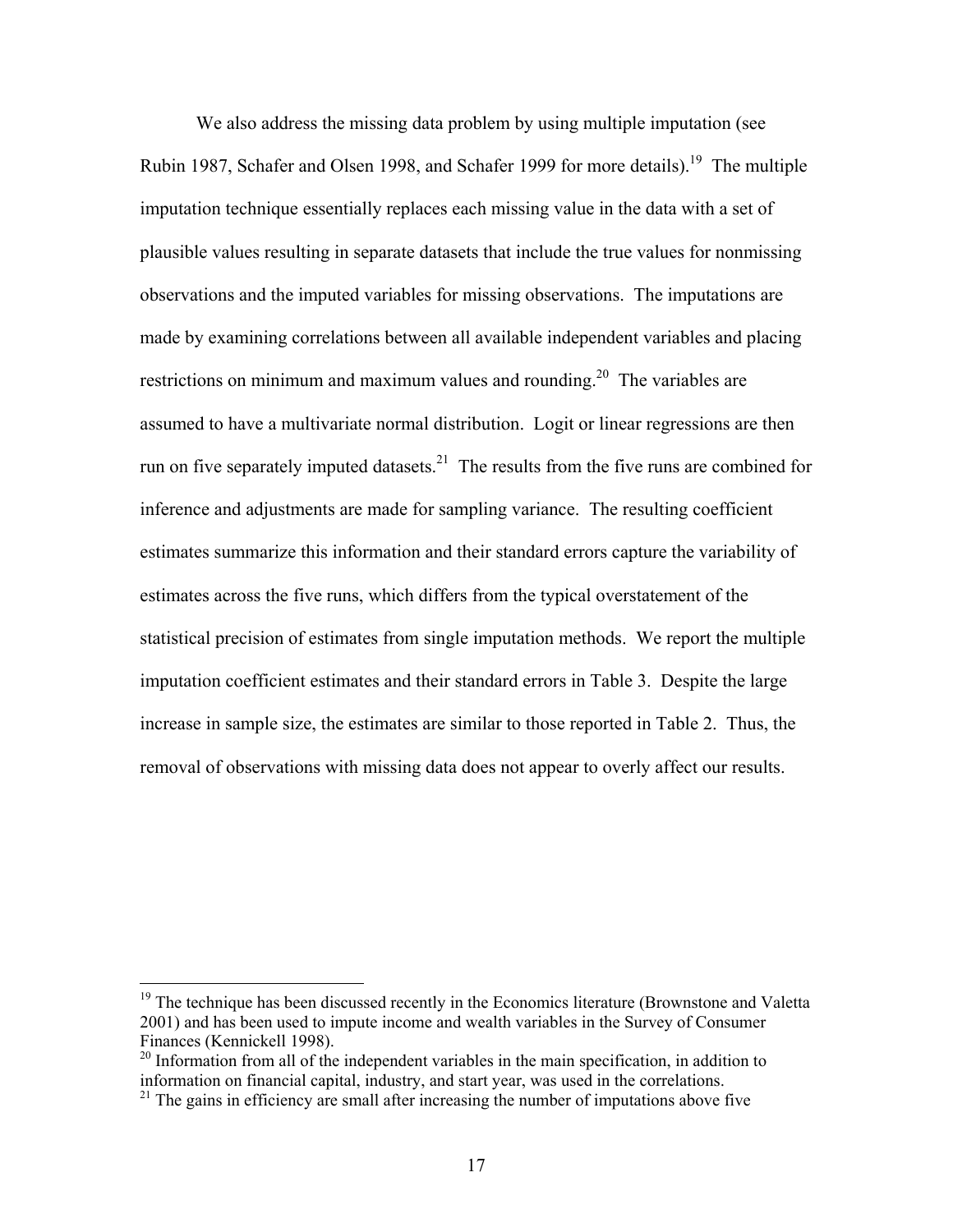### FINANCIAL STARTUP CAPITAL AND INDUSTRY

 Several previous studies find that asset levels play an important role in determining who enters into or exits from self-employment.<sup>22</sup> Furthermore, small business outcomes vary across industries. Certain industries have higher business turnover rates than others, most notably retail and services (Robb 2000, Reynolds and White 1997, and Humphreys and McClung 1981). Those with higher capital requirements for entry, such as manufacturing and wholesale, typically have lower turnover rates. Barriers of entry into specific industries can result for many reasons. First, capital constraints can limit which industries an individual can enter due to higher capital requirements of certain industries (Bates, 1997). In addition, industry choice may be constrained due to a lack of relevant skills, discrimination, or differences in preferences (Boden, 1996, Boden and Nucci 2000, and Robb 2000). Cooper et al. (1994) shows that industry-specific knowledge contributes to higher survival prospects. The distributions of these variables may be correlated with the family background variables implying that their omission from the regressions may bias the coefficient estimates on the family background variables.

 To further explore this concern, we estimate a second set of small business outcome regressions that include dummy variables for different levels of startup capital and major industry categories in addition to the independent variables included in the previous equations. The CBO contains categorical information on "the total amount of capital required to start/acquire the business" (U.S. Department of Commerce 1997, p. C-

<sup>(</sup>Schafer and Olsen 1998).

<sup>22</sup> See Evans and Jovanovic (1989), Evans and Leighton (1989), Bates (1990a), Holtz-Eakin, Joulfaian, and Rosen (1994a,1994b), Fairlie (1999), Dunn and Holtz-Eakin (2000), and Blanchflower and Oswald (1998).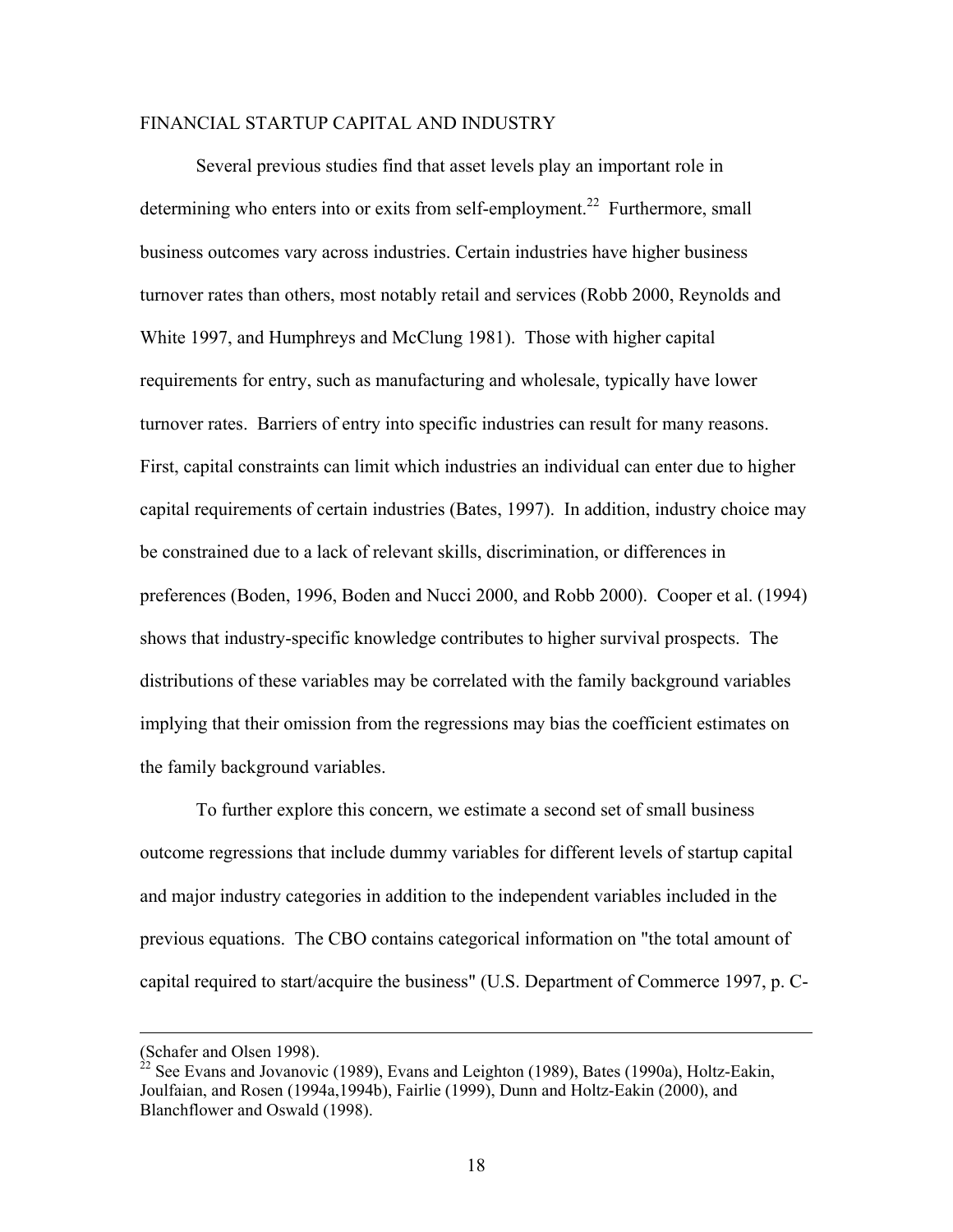15). Estimates are reported in Table 4. Some caution is required in interpreting the results, however, as the amount of required startup capital is potentially endogenous to business success (Bates 1990b).<sup>23</sup> Furthermore, the choice of industry may not be entirely exogenous as it is related to the entry decision.

 As expected, small business outcomes are positively associated with the amount of required startup capital. The coefficients on the startup capital dummies are large, positive (negative for the closure probability), and statistically significant in all specifications. Industry is also linked to business success and size although the coefficients vary across specifications. More importantly, the addition of startup capital and industry does not overly influence the estimated effects of the family business background and similar business experience variables. The coefficient estimates on having a self-employed family member and inheriting the business do not change substantially. The coefficient estimates on previous work experience in a family member's business are generally smaller in absolute value (although statistically significant) in the new specifications. The coefficients on prior work experience in a similar business are very similar.

 $^{23}$  A similar problem occurs in examining whether asset levels affect the probability of selfemployment using cross-sectional data. A correlation between assts and self-employment may simply represent the ability of the self-employed to accumulate more assets than wage/salary workers through operating and owning their own businesses. The approach taken in several recent studies is to examine transitions into self-employment measuring an individual's net worth prior to starting a business (see Evans and Jovanovic 1989, Evans and Leighton 1989, Meyer 1990, Holtz-Eakin, Joulfaian, and Rosen 1994a, Fairlie 1999, and Dunn and Holtz-Eakin 2000). Unfortunately, the CBO does not contain a measure of the owner's net worth prior to starting the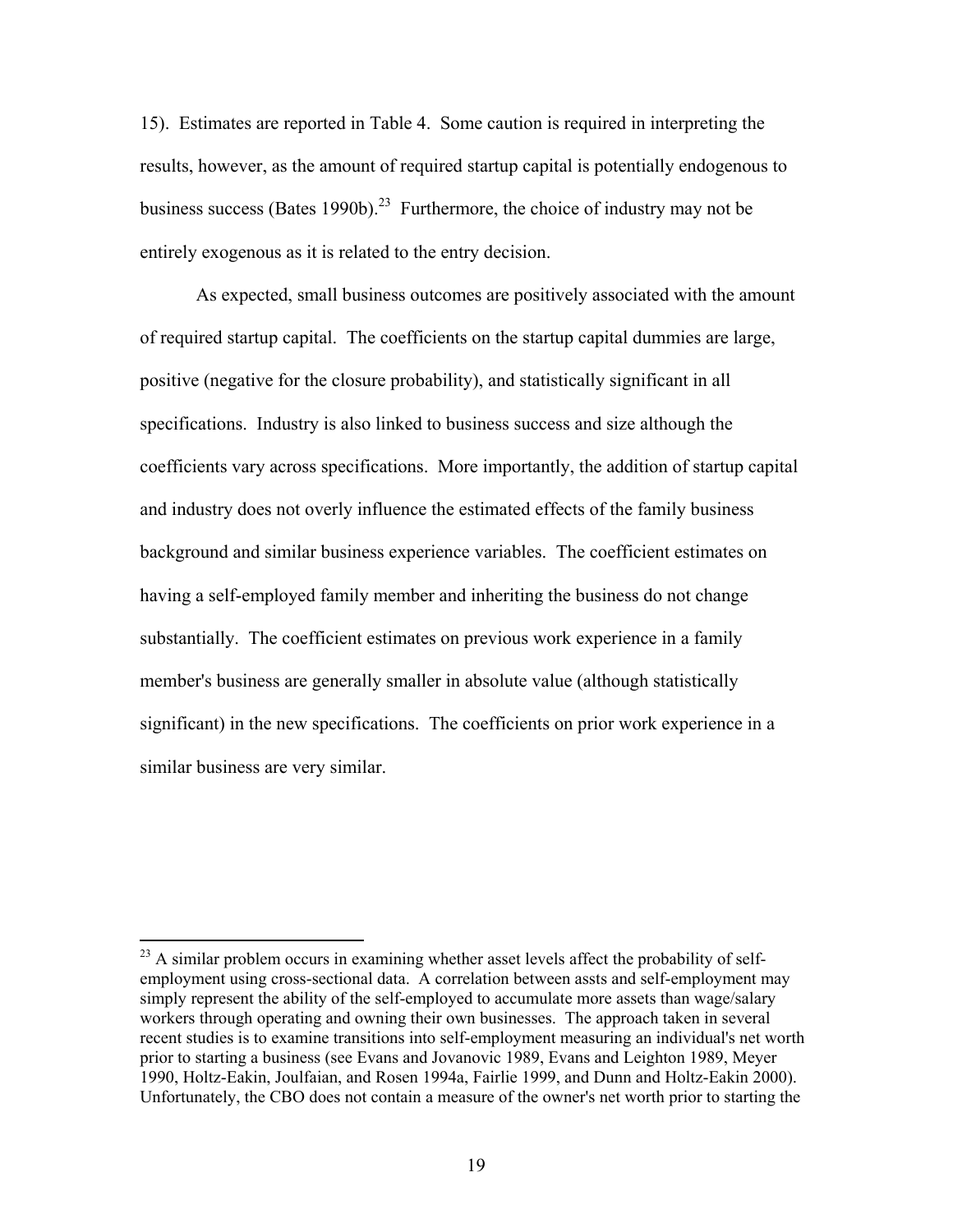#### **4. Conclusions**

Using data from the confidential and restricted-access Characteristics of Business Owners (CBO) Survey, we provide some suggestive evidence on the underlying causes of intergenerational links in self-employment and the related issue of how having a family business background affects small business outcomes. Estimates from the CBO indicate that more than half of all business owners had a self-employed family member prior to starting their business. Conditional on having a self-employed family member, less than half of small business owners worked in that family member's business suggesting that it is unlikely that intergenerational links in self-employment are due solely to the acquisition of general and specific business capital and that similarities across family members in entrepreneurial preferences may explain part of the relationship.

 In contrast, estimates from regression models for small business outcomes *conditioning* on business ownership indicate that having a self-employed family member plays only a minor role relative to prior work experience in that family member's business. We find that the coefficient estimates on the dummy variable indicating whether the owner had a family member who owned a business are small and statistically insignificant in all of the specifications for small business outcomes, except for the closure probability equation. Working in this family member's business, however, has a large, positive and statistically significant effect in all specifications. The inclusion of controls for similar business work experience and management experience in the regressions suggests that the positive coefficient estimates on working for a selfemployed family member are not simply capturing the effects of management experience

business.

1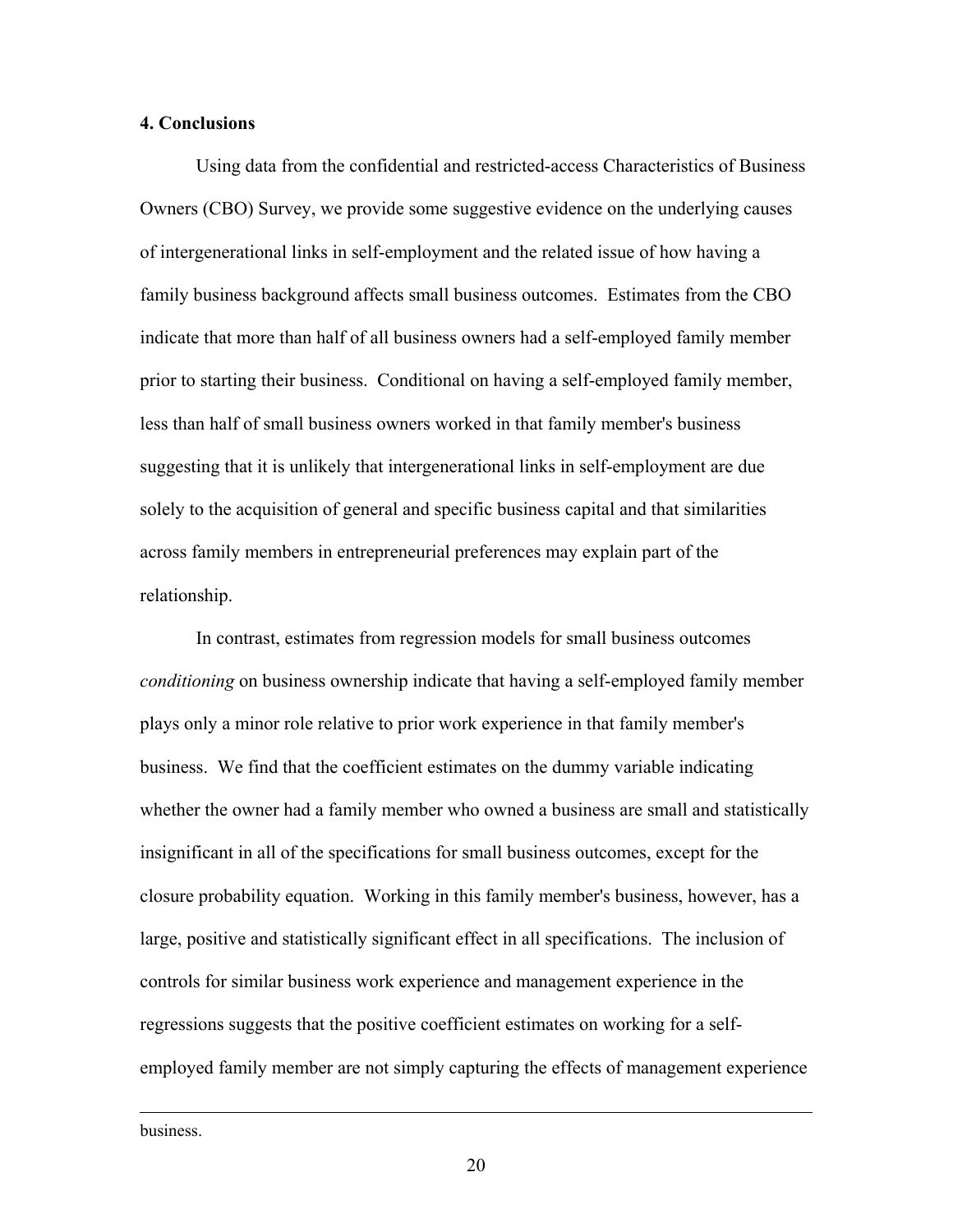or specific business human capital on small business outcomes. Instead, prior work experience in a family member's business has an independent effect on small business outcomes, which may in part be due to the acquisition of less formal or more general business human capital.

 Although many owners had a self-employed family member and previous work experience in a family member's business, very few small businesses were inherited. Estimates from the CBO indicate that only 1.6 percent of all small businesses were inherited. We also find in the regression analysis that inherited businesses are more successful on average than non-inherited businesses. However, their limited representation among the population of small businesses suggests that business inheritances are only a minor determinant of small business outcomes.

From a policy perspective the findings are important. Most disadvantaged business development policies currently in place, such as set-asides and loan assistance programs, are targeted towards alleviating financial constraints not towards providing opportunities for work experience in small businesses. Even programs providing mentoring, such as the Small Business Administration's 8(a) Business Development Mentor-Protégé Program, generally focus on technical, management and financial assistance, subcontract support, and assistance in performing prime contracts through joint venture arrangements. These programs do not explicitly provide opportunities for would-be entrepreneurs to acquire general and specific business human capital by working for other small business owners.<sup>24</sup> The findings from this research suggest that

 $24$  The Kauffmann Foundation, however, has a program that provides students with opportunities to work as interns for entrepreneurial ventures. The Kauffmann Entrepreneurial Internship Program has grown rapidly over the past few years and placed 1,800 students at entrepreneurial companies and non-profit organizations in the past year.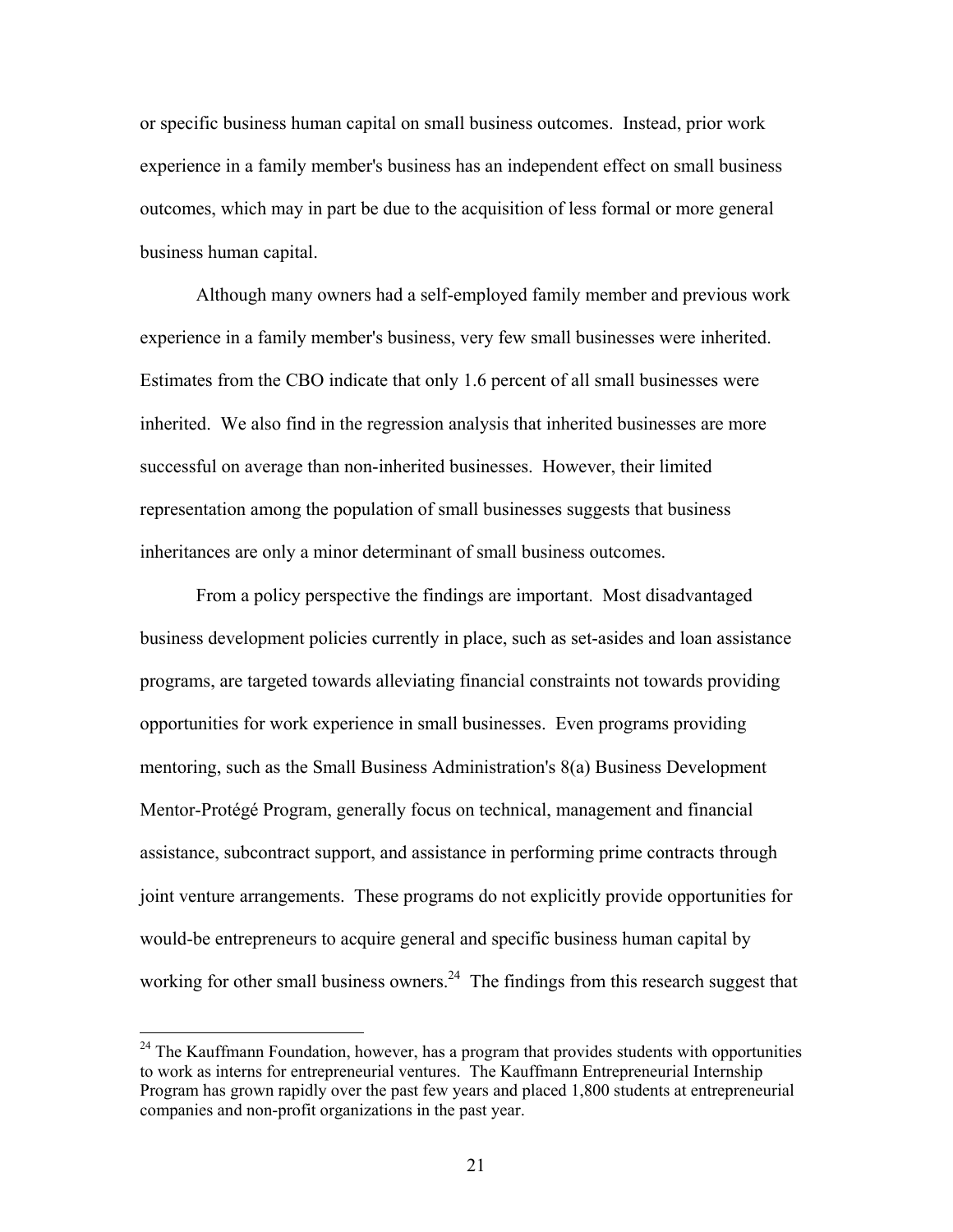governmental programs providing mentoring, internships or apprenticeship-type training may help to reduce historical inequalities in business ownership patterns.<sup>25</sup> More research, however, is needed on the potential effectiveness of these types of programs especially from evaluations of experimental programs.

 $25$  Apprenticeships are very common in the manufacturing sector in Africa and are associated with substantial returns in self-employment (Frazer 2003).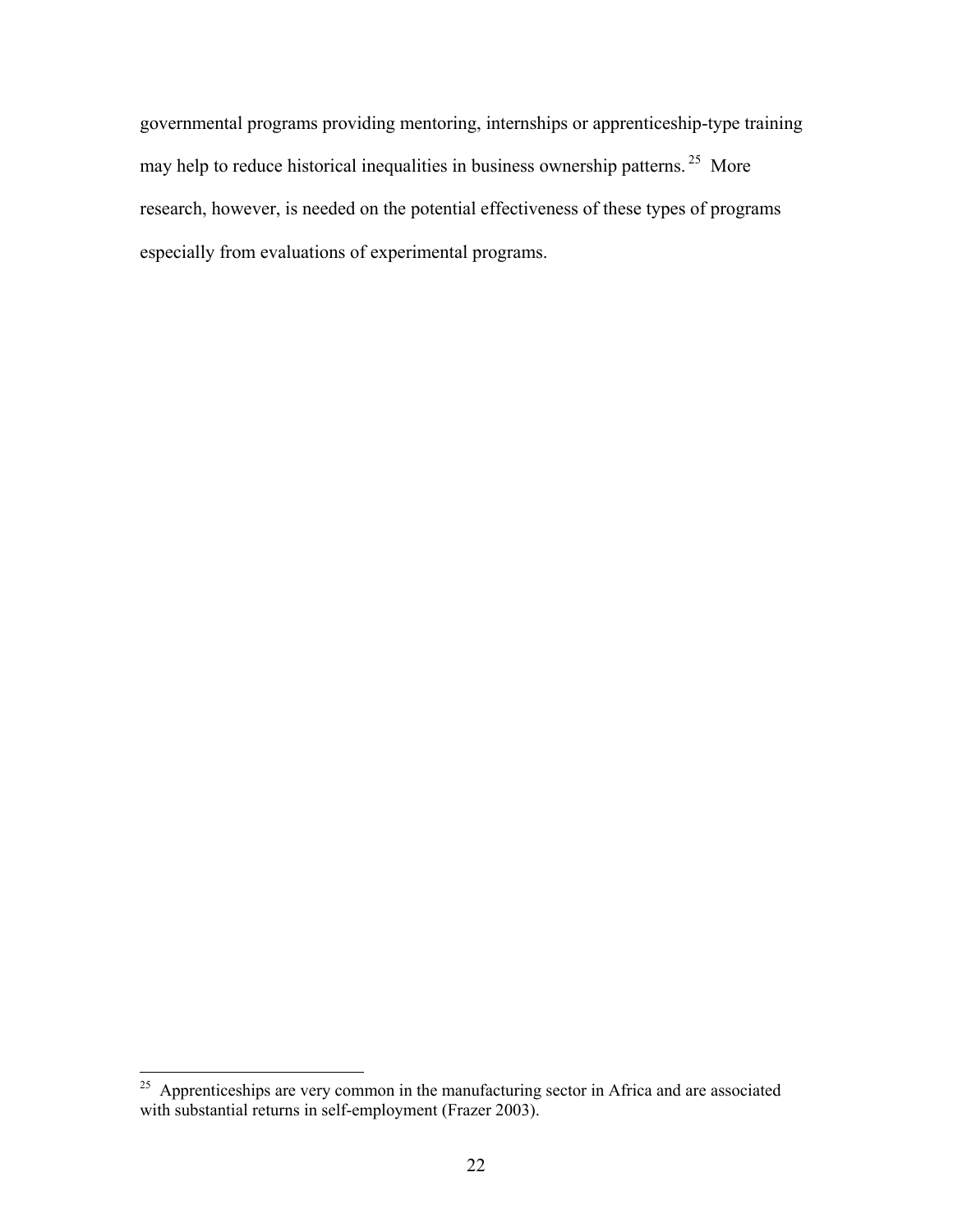#### **References**

Acs, Zoltan J. 1999. Are Small Firms Important? Their Role and Impact, Boston: Kluwer Academic Publishers.

Balkin, Steven. 1989. Self-Employment for Low-Income People, New York: Praeger.

Bates, Timothy. 1990. "The Characteristics of Business Owners Data Base," Journal of Human Resources 25(4): 752-56.

Bates, Timothy. 1990. "Entrepreneur Human Capital Inputs and Small Business Longevity." The Review of Economics and Statistics, 72, November: 551-559.

Bates, Timothy. 1993. Assessment of State and Local Government Minority Business Development Programs. Report to the U.S. Department of Commerce Minority Business Development Agency. Washington, D.C.: U.S. Department of Commerce.

Benus, J. M., Johnson, T. R, Wood, M., Grover, N., & Shen, T. 1995. Self-employment programs: A new reemployment strategy: Final report on the UI Self-Employment Demonstration (Unemployment Insurance Occasional Paper 95-4). Washington, DC: U.S. Department of Labor, Employment and Training Administration, Unemployment Insurance Service.

Birch, David. 1979. The Job Creation Process, Cambridge, MA: Center for the Study of Neighborhood and Regional Change, Cambridge: MIT Press.

Blanchflower, David G., and Andrew J. Oswald. 1998. "What Makes an Entrepreneur?" Journal of Labor Economics, 16 (1), pp. 26-60.

Boden, Rick and Brian Headd. 2002. "Race and Gender Differences in Business Ownership and Business Turnover." Business Economics, October.

Borjas, George J. 1999. "The Wage Structure and Self-Selection into Self-Employment," Harvard University working paper.

Brown, Charles, James Hamilton, and James Medoff. 1990. Employers Large and Small, Cambridge: Harvard University Press.

Brownstone, David, and Robert Valletta. 2001. "The Bootstrap and Multiple Imputations: Harnessing Increased Computing Power for Improved Statistical Tests," Journal of Economic Perspectives, 15 (4): 129-141.

Bruderl, Josef and Peter Preisendorfer. 1998. "Network Support and the Success of Newly Founded Businesses." Small Business Economics, 10: 213-225.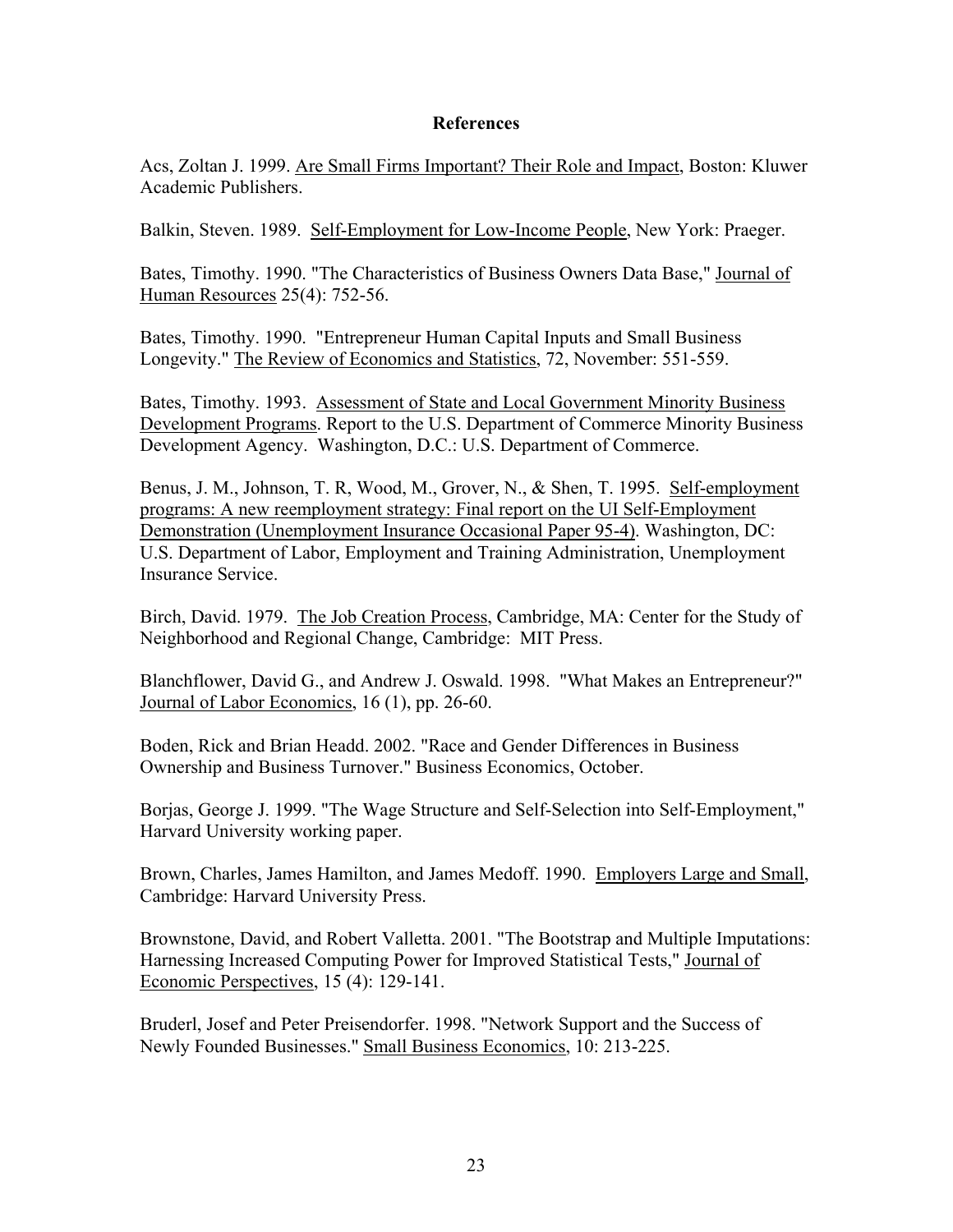Dunn, Thomas A. and Douglas J. Holtz-Eakin. 2000. "Financial Capital, Human Capital, and the Transition to Self-Employment: Evidence from Intergenerational Links," Journal of Labor Economics 18 (2): 282-305.

Evans, David and Boyan Jovanovic. 1989. "An Estimated Model of Entrepreneurial Choice Under Liquidity Constraints." Journal of Political Economy 97(4):808-27.

Evans, David, and Linda Leighton (1989): "Some Empirical Aspects of Entrepreneurship," American Economic Review, 79, pp. 519-535.

Fairlie, Robert W. 1999. "The Absence of the African-American Owned Business: An Analysis of the Dynamics of Self-Employment." Journal of Labor Economics, 17 (1): 80- 108.

Fairlie, Robert W. 2002. "Drug Dealing and Legitimate Self-Employment," Journal of Labor Economics 20 (3): 538-567.

Fairlie, Robert W., and Alicia M. Robb. 2003. "Why are Black-Owned Businesses Less Successful than White-Owned Businesses: The Role of Families, Inheritances, and Business Human Capital." Joint Center for Poverty Research, Northwestern University and University of Chicago Working Paper #336.

Frazer, Garth. 2003. "Learning the Master's Trade: Apprenticeship and Firm-Specific Human Capital," University of Toronto Working Paper.

Glazer, Nathan and Daniel P. Moynihan. 1970. Beyond the Melting Pot: the Negroes, Puerto Ricans, Jews, Italians, and Irish of New York City, 2nd Edition. Cambridge: MIT Press.

Guy, Cynthia, Fred Doolittle, and Barbara Fink. 1991. Self-Employment for Welfare Recipients: Implementation of the SEID Program. New York: Manpower Demonstration Research Corporation.

Headd, Brian. 2002. "Redefining Business Success: Distinguishing Between Closure and Failure," Small Business Economics, forthcoming, accepted March 2002.

Headd, Brian. 1999. "The Characteristics of Business Owners Database, 1992." U.S. Census Bureau, Center for Economic Studies, Working Paper Series, CES-WP-99-8.

Holtz-Eakin, Douglas, David Joulfaian, and Harvey Rosen (1994a): "Entrepreneurial Decisions and Liquidity Constraints," Rand Journal of Economics, 23, 2, pp. 334-347.

Holtz-Eakin, Douglas, David Joulfaian, and Harvey Rosen (1994b): "Sticking It Out: Entrepreneurial Survival and Liquidity Constraints," Journal of Political Economy, pp. 53-75.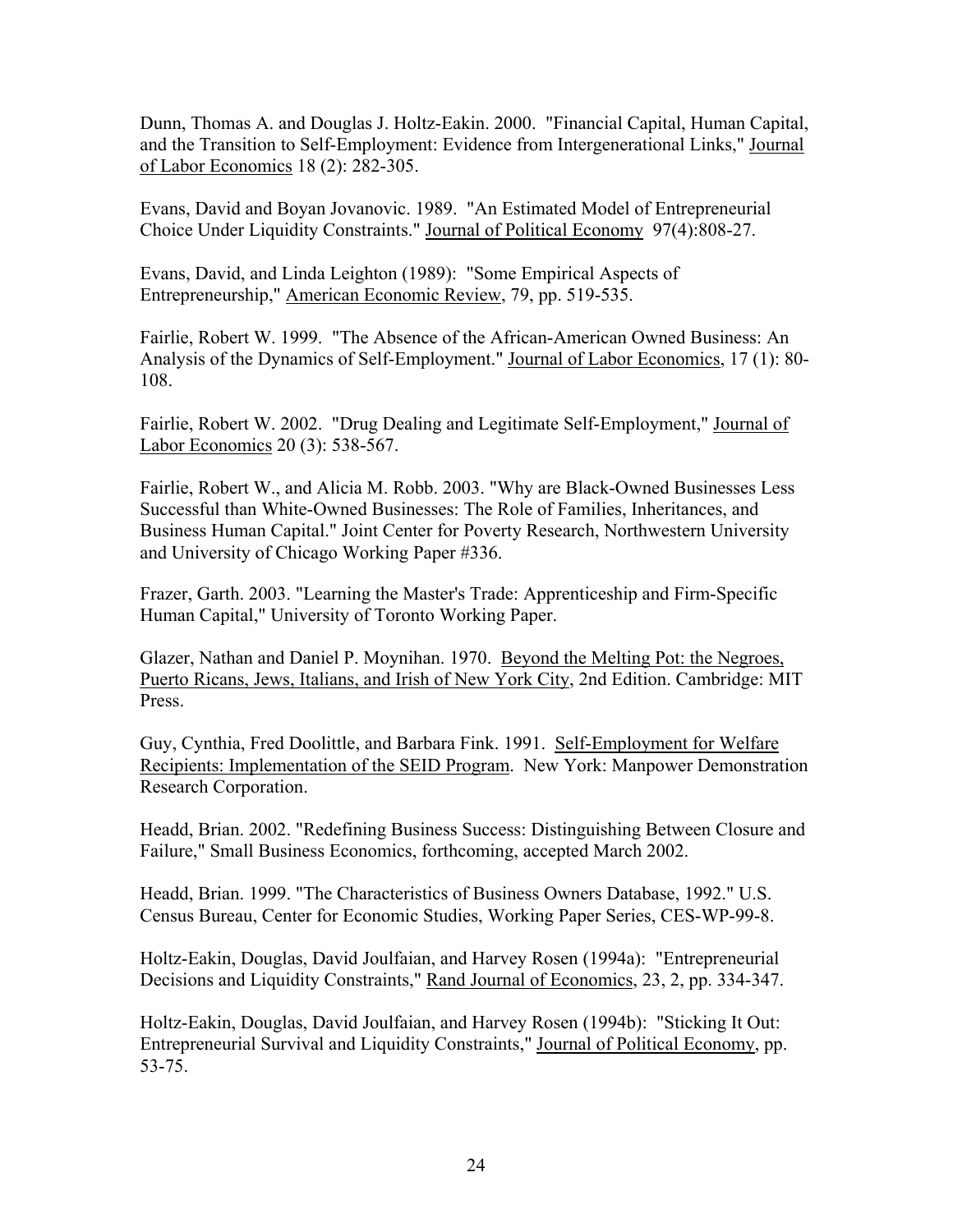Hout, Michael and Harvey S. Rosen. 2000. "Self-Employment, Family Background, and Race," Journal of Human Resources., 35 (4): 670-692.

Humphreys, M.A. & McClung, J. (1981). Women Entrepreneurs in Oklahoma. Review of Regional Economics and Business, 6 (2), 13-20.

Kennickell, Arthur B. 1998. "Multiple Imputation in the Survey of Consumer Finances," Paper Prepared for the August 1998 Joint Statistical Meetings.

Lentz, Bernard, and David Laband. 1990. "Entrepreneurial Success and Occupational Inheritance among Proprietors," Canadian Journal of Economics, 23, No. 3, pp. 563-579.

Light, Ivan. 1972. Ethnic Enterprise in America. Berkeley: University of California Press.

Light, Ivan. 1979. "Disadvantaged Minorities in Self Employment." International Journal of Comparative Sociology 20(1-2):31-45.

Meyer, Bruce 1990. "Why Are There So Few Black Entrepreneurs?," National Bureau of Economic Research, Working Paper No. 3537.

Moore, Robert L. 1983. "Employer Discrimination: Evidence form Self-employed Workers," Review of Economics and Statistics, 65 (August 1983): 496-501.

National Federation of Independent Business. 2002. National Small Business Poll: Families in Business. NFIB: Washington, D.C.

Raheim, Salome. 1997. "Problems and prospects of self-employment as an economic independence option for welfare recipients," Social Work, 42, 1, pp. 44-53.

Reynolds, P. & White, S.B. 1997. The Entrepreneurial Process: Economic Growth, Men, Women, and Minorities*.* Westport, Conn. and London: Greenwood, Quorum Books.

Robb, Alicia. 2002. "Entrepreneurship: A Path for Economic Advancement for Women and Minorities?," Journal of Developmental Entrepreneurship*,* Volume 7, No. 4.

Robb, Alicia. 2000. "The Role of Race, Gender, and Discrimination in Business Survival", Doctoral Dissertation, University of Michigan Press.

Rubin, Donald B. 1987. Multiple Imputation for Nonresponse in Surveys, New York: John Wiley.

Schafer, Joseph L. 1999. "Multiple Imputation: a Primer," Statistical Methods in Medical Research, 8: 3-15.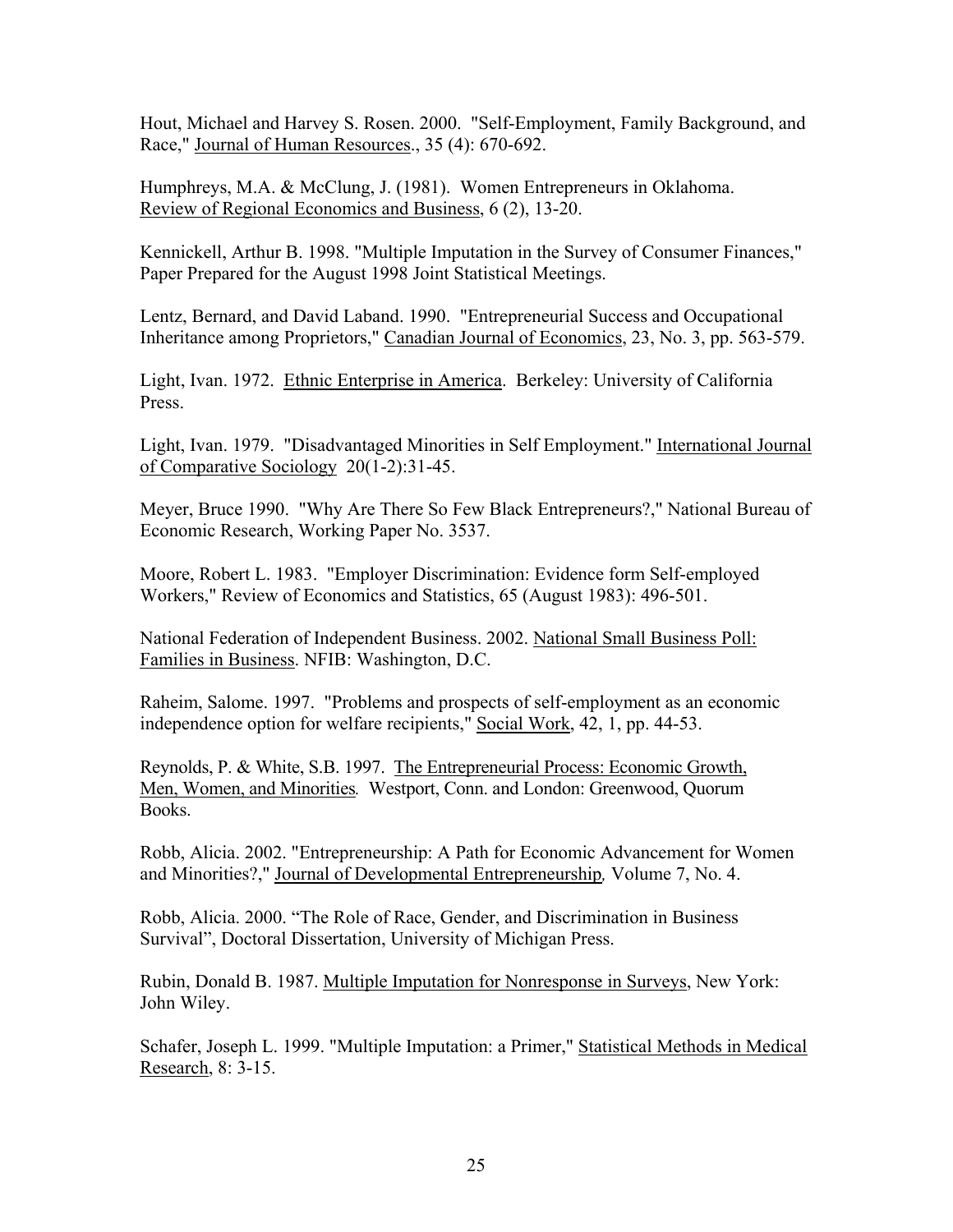Schafer, Joseph L., and Maren K. Olsen. 1998. "Multiple Imputation for Multivariate Missing-Data Problems: A Data Analyst's Perspective," Multivariate Behavioral Research, 33 (4): 545-571.

Severens, C. Alexander and Amy J. Kays. 1999. 1999 Directory of U.S. Microenterprise Programs. Washington, D.C.: Aspen Institute.

Sowell, Thomas. 1981. Markets and Minorities. New York: Basic Books.

U.S. Department of Commerce. 1996a. 1992 Survey of Minority Owned Business Enterprises: Black.

U.S. Department of Commerce. 1996b. 1992 Survey of Women Owned Business Enterprises.

U.S. Department of Commerce. 1997. 1992 Economic Census: Characteristics of Business Owners.

U.S. Department of Labor. 1992. Self-Employment Programs for Unemployed Workers. Unemployment Insurance Occasional Paper 92-2. Washington, D.C.: USGPO.

Vroman, Wayne. 1997. "Self-Employment Assistance: Revised Report." Urban Institute.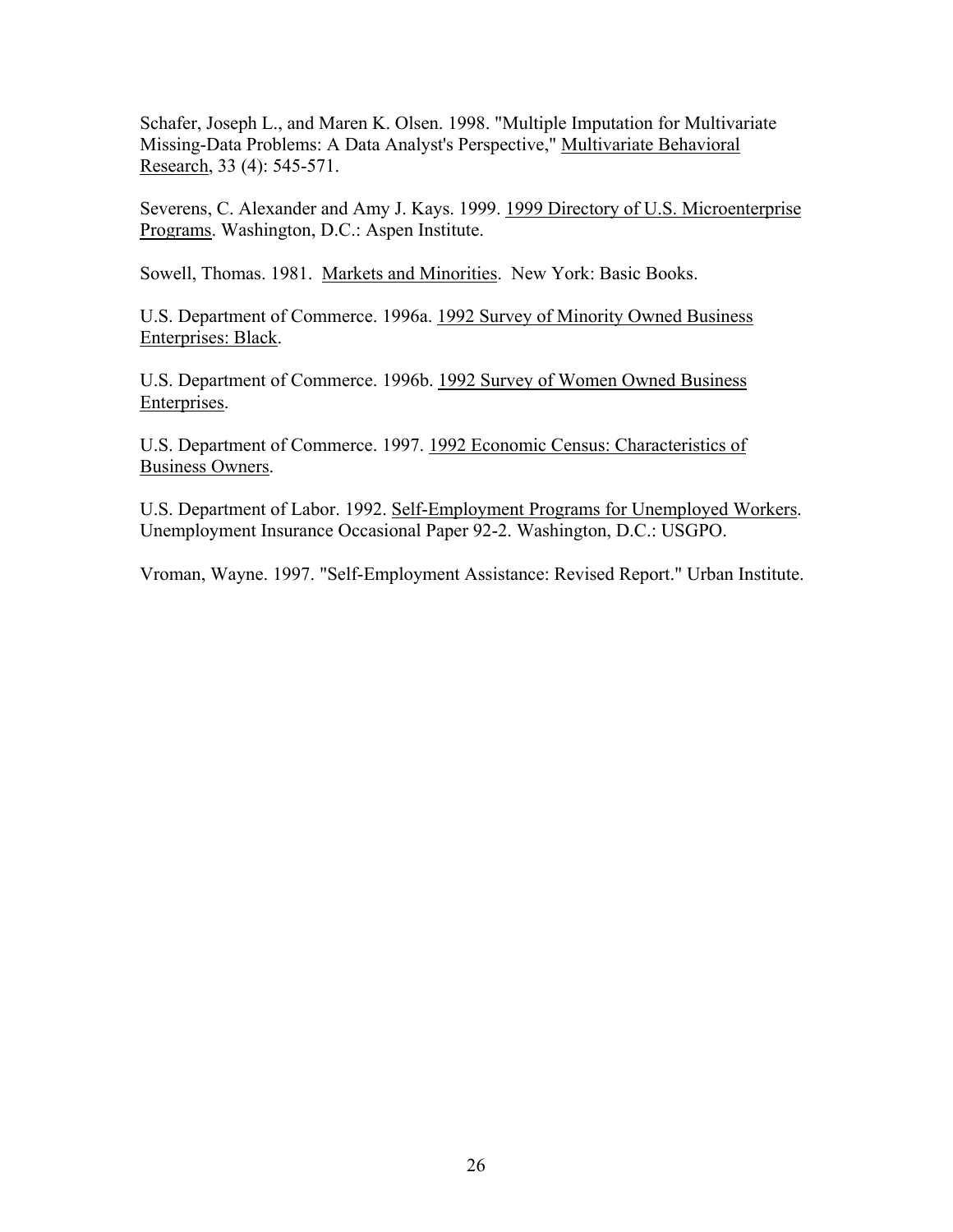## Table 1 Family Business Background Measures Characteristics of Business Owners, 1996

|                                                                                          | All Firms | Sample Size |  |
|------------------------------------------------------------------------------------------|-----------|-------------|--|
| Percent of owners that had a self-employed family<br>member prior to starting firm       | 51.6%     | 37,740      |  |
| Percent of owners that worked in that family member's<br>business (conditional)          | 43.6%     | 36,575      |  |
| Percent of owners that worked in a family member's<br>business (unconditional)           | 22.5%     | 36,575      |  |
| Percent of owners that worked at a business with similar<br>goods/services               | 50.1%     | 37,238      |  |
| Percent of owners that inherited their businesses                                        | $1.6\%$   | 37,619      |  |
| Percent of owners that received their businesses as a<br>transfer of ownership/gift      | 6.6%      | 37,619      |  |
| Notes: (1) The sample includes businesses that are classified by the IRS as individidual |           |             |  |

proprietorships or self-employed persons, partnerships, and subchapter S corporporations, have sales of \$500 or more, and have at least one owner who worked at least 12 weeks and 10 hours per week in the business. (2) All estimates are calculated using sample weights provided by the CBO.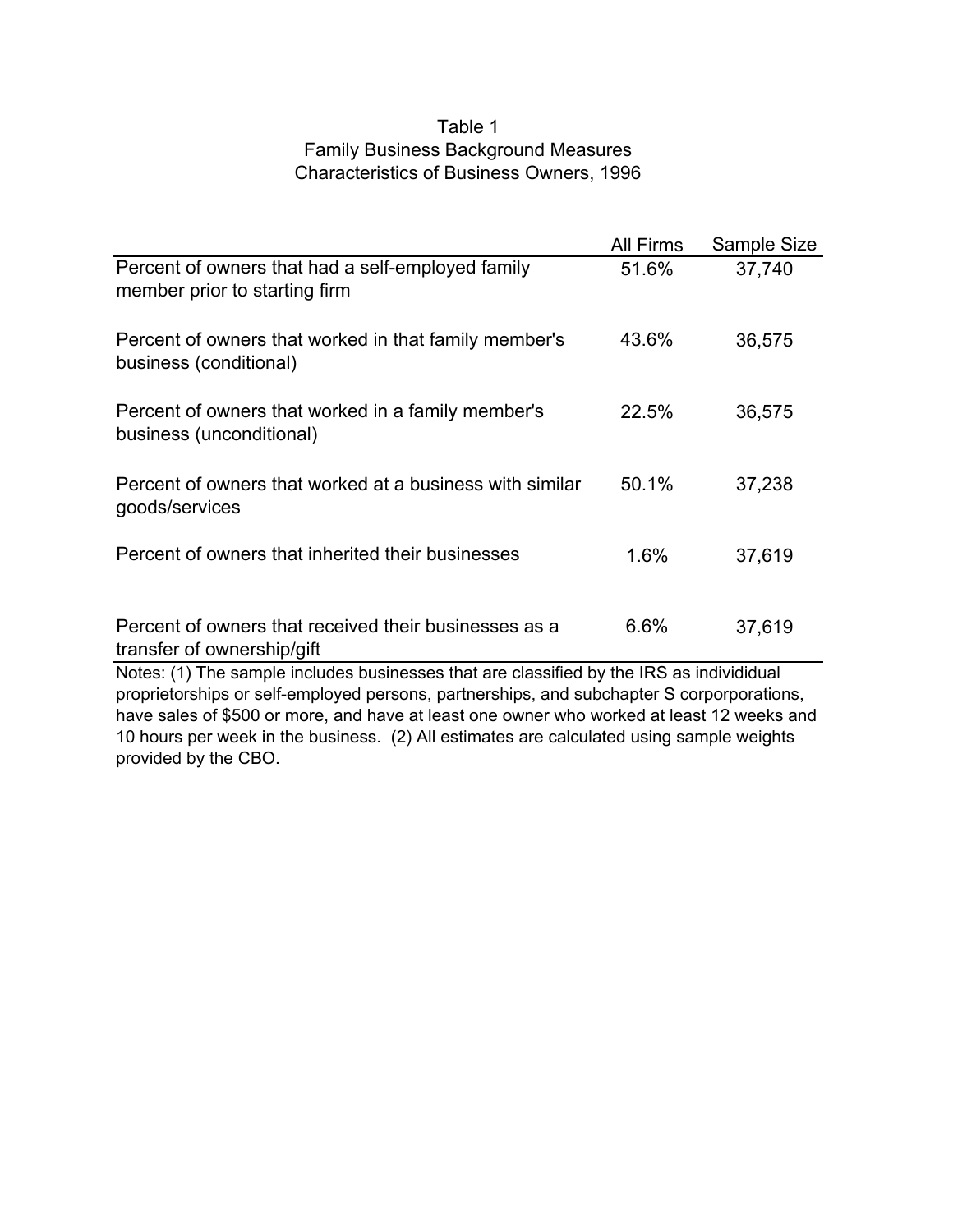# Table 2

## Logit and Linear Regressions for Small Business Outcomes Characteristics of Business Owners, 1996

|                             | Specification |                |           |           |
|-----------------------------|---------------|----------------|-----------|-----------|
|                             | (1)           | (2)            | (3)       | (4)       |
| Dependent variable          | Closure       | <b>Profits</b> | Employer  | Ln Sales  |
|                             |               | $$10,000+$     | Firm      |           |
| <b>Black-owned business</b> | 0.1203        | $-0.8539$      | $-0.5793$ | $-0.4636$ |
|                             | (0.0738)      | (0.0991)       | (0.1010)  | (0.0554)  |
| Latino-owned business       | $-0.0784$     | $-0.2118$      | 0.1407    | 0.0660    |
|                             | (0.0685)      | (0.0689)       | (0.0709)  | (0.0490)  |
| Native American-owned       | $-0.6684$     | 0.2015         | 0.4365    | 0.3991    |
| business                    | (0.3149)      | (0.2533)       | (0.2527)  | (0.1879)  |
| Asian-owned business        | $-0.2598$     | 0.1240         | 0.4432    | 0.4709    |
|                             | (0.0822)      | (0.0693)       | (0.0703)  | (0.0539)  |
| Female-owned business       | 0.1403        | $-1.0073$      | $-0.3754$ | $-0.6941$ |
|                             | (0.0283)      | (0.0315)       | (0.0313)  | (0.0206)  |
| High school graduate        | $-0.1189$     | 0.2985         | 0.2723    | 0.1534    |
|                             | (0.0481)      | (0.0536)       | (0.0561)  | (0.0351)  |
| Some college                | $-0.0571$     | 0.3460         | 0.2872    | 0.0570    |
|                             | (0.0475)      | (0.0531)       | (0.0554)  | (0.0351)  |
| College graduate            | $-0.3143$     | 0.5414         | 0.3689    | 0.2397    |
|                             | (0.0527)      | (0.0563)       | (0.0591)  | (0.0383)  |
| Graduate school             | $-0.8470$     | 1.0166         | 1.0049    | 0.6115    |
|                             | (0.0608)      | (0.0583)       | (0.0593)  | (0.0404)  |
| Urban                       | 0.0934        | 0.2137         | $-0.2090$ | 0.1008    |
|                             | (0.0327)      | (0.0329)       | (0.0334)  | (0.0234)  |
| Prior work experience in a  | 0.3722        | 0.1266         | 0.3125    | 0.2089    |
| managerial capacity         | (0.0309)      | (0.0303)       | (0.0318)  | (0.0217)  |
| Prior work experience in a  | $-0.2416$     | 0.4894         | 0.2631    | 0.4087    |
| similar business            | (0.0281)      | (0.0281)       | (0.0294)  | (0.0202)  |
| Have a self-employed        | $-0.1136$     | 0.0539         | $-0.0133$ | $-0.0356$ |
| family member               | (0.0314)      | (0.0321)       | (0.0337)  | (0.0227)  |
| Prior work experience in a  | $-0.2378$     | 0.1541         | 0.3365    | 0.3784    |
| family member's business    | (0.0394)      | (0.0376)       | (0.0385)  | (0.0273)  |
| <b>Inherited business</b>   | $-0.5723$     | 0.5245         | 1.2222    | 1.3144    |
|                             | (0.1345)      | (0.1039)       | (0.0954)  | (0.0800)  |
| Mean of dependent variable  | 0.2280        | 0.2980         | 0.2070    | 10.0725   |
| Sample size                 | 33,485        | 30,500         | 34,179    | 34,179    |

Notes: (1) See notes to Table 1. (2) Logit models are used for Specifications 1-3 and OLS is used for Specification 4. (3) Standard errors are in parenthesis below coefficient estimates. (4) All specifications also include a constant, and dummy variables for marital status of primary owner, region, and work experience of the primary owner.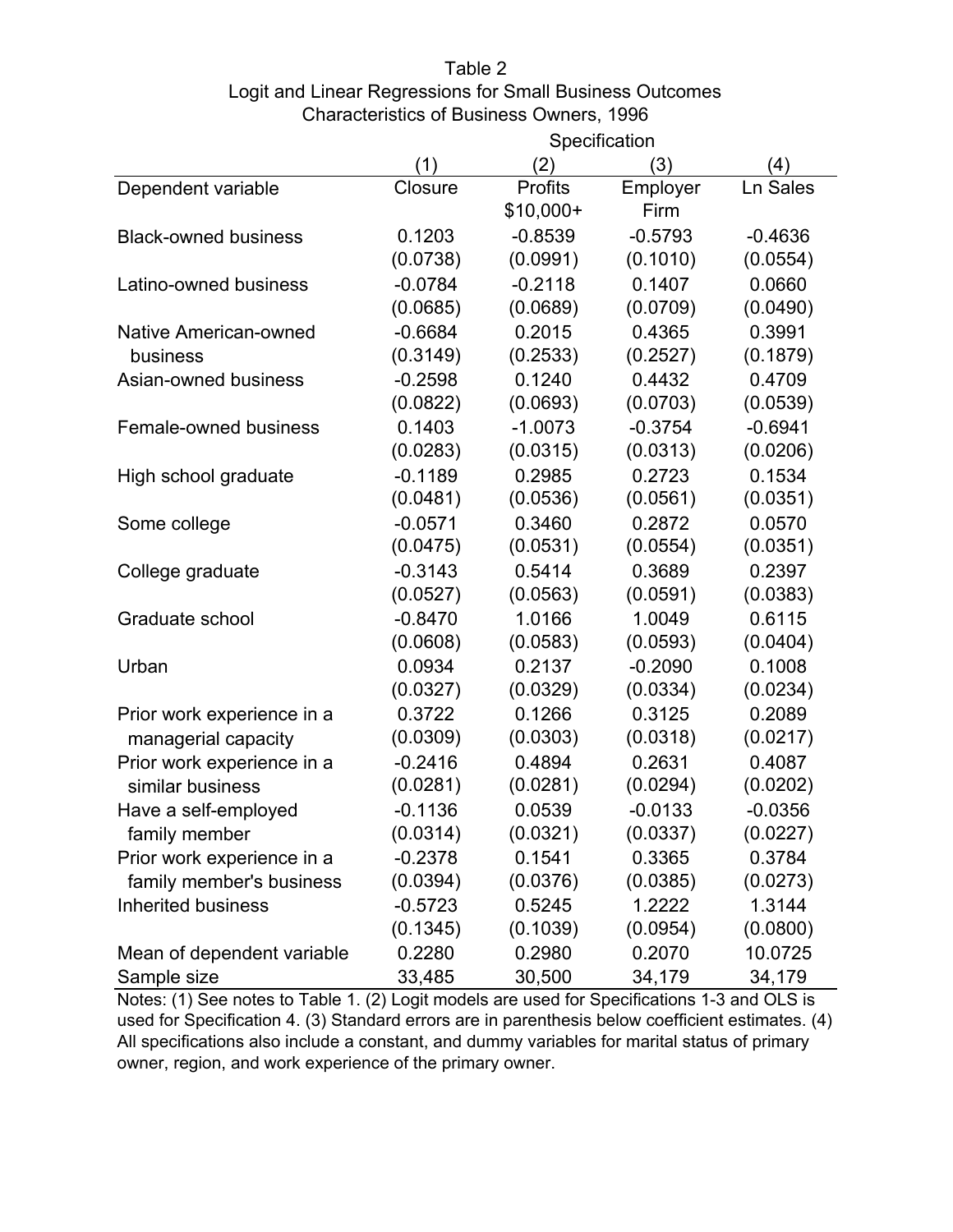# Table 3 Multiple Imputation Regressions for Small Business Outcomes Characteristics of Business Owners, 1996

|                              | Specification |            |           |           |
|------------------------------|---------------|------------|-----------|-----------|
|                              | (1)           | (2)        | (3)       | (4)       |
| Dependent variable           | Closure       | Profits    | Employer  | Ln Sales  |
|                              |               | $$10,000+$ | Firm      |           |
| <b>Black-owned business</b>  | 0.1219        | $-0.8871$  | $-0.6188$ | $-0.4883$ |
|                              | (0.0692)      | (0.0936)   | (0.0938)  | (0.0522)  |
| Latino-owned business        | $-0.1089$     | $-0.1619$  | 0.0998    | 0.0552    |
|                              | (0.0647)      | (0.0641)   | (0.0660)  | (0.0463)  |
| <b>Native American-owned</b> | $-0.6992$     | 0.1609     | 0.3877    | 0.3944    |
| business                     | (0.2990)      | (0.2385)   | (0.2362)  | (0.1783)  |
| Asian-owned business         | $-0.2708$     | 0.0940     | 0.4148    | 0.4549    |
|                              | (0.0773)      | (0.0650)   | (0.0653)  | (0.0508)  |
| Female-owned business        | 0.1140        | $-0.9820$  | $-0.3814$ | $-0.6942$ |
|                              | (0.0271)      | (0.0298)   | (0.0294)  | (0.0197)  |
| High school graduate         | $-0.1603$     | 0.3013     | 0.2326    | 0.1620    |
|                              | (0.0457)      | (0.0515)   | (0.0536)  | (0.0346)  |
| Some college                 | $-0.1078$     | 0.3487     | 0.2501    | 0.0781    |
|                              | (0.0459)      | (0.0501)   | (0.0522)  | (0.0342)  |
| College graduate             | $-0.3546$     | 0.5423     | 0.3235    | 0.2428    |
|                              | (0.0509)      | (0.0533)   | (0.0578)  | (0.0373)  |
| Graduate school              | $-0.9143$     | 1.0396     | 0.9431    | 0.6181    |
|                              | (0.0586)      | (0.0566)   | (0.0582)  | (0.0396)  |
| Urban                        | 0.0979        | 0.2261     | $-0.1733$ | 0.1260    |
|                              | (0.0315)      | (0.0313)   | (0.0316)  | (0.0225)  |
| Prior work experience in a   | 0.3535        | 0.1173     | 0.3155    | 0.2395    |
| managerial capacity          | (0.0303)      | (0.0296)   | (0.0311)  | (0.0228)  |
| Prior work experience in a   | $-0.2421$     | 0.4819     | 0.2468    | 0.3862    |
| similar business             | (0.0281)      | (0.0273)   | (0.0291)  | (0.0208)  |
| Have a self-employed         | $-0.1384$     | 0.0827     | 0.0064    | $-0.0138$ |
| family member                | (0.0338)      | (0.0310)   | (0.0334)  | (0.0231)  |
| Prior work experience in a   | $-0.2227$     | 0.1478     | 0.3193    | 0.3607    |
| family member's business     | (0.0475)      | (0.0365)   | (0.0444)  | (0.0327)  |
| <b>Inherited business</b>    | $-0.7252$     | 0.6549     | 1.1851    | 1.2058    |
|                              | (0.1290)      | (0.0949)   | (0.0867)  | (0.0736)  |
| Mean of dependent variable   | 0.2253        | 0.3009     | 0.2131    | 10.0995   |
| Sample size                  | 37,156        | 33,804     | 38,020    | 38,020    |

Note: (1) See notes to Table 2. (2) Missing values for all independent variables are imputed. See text for more details.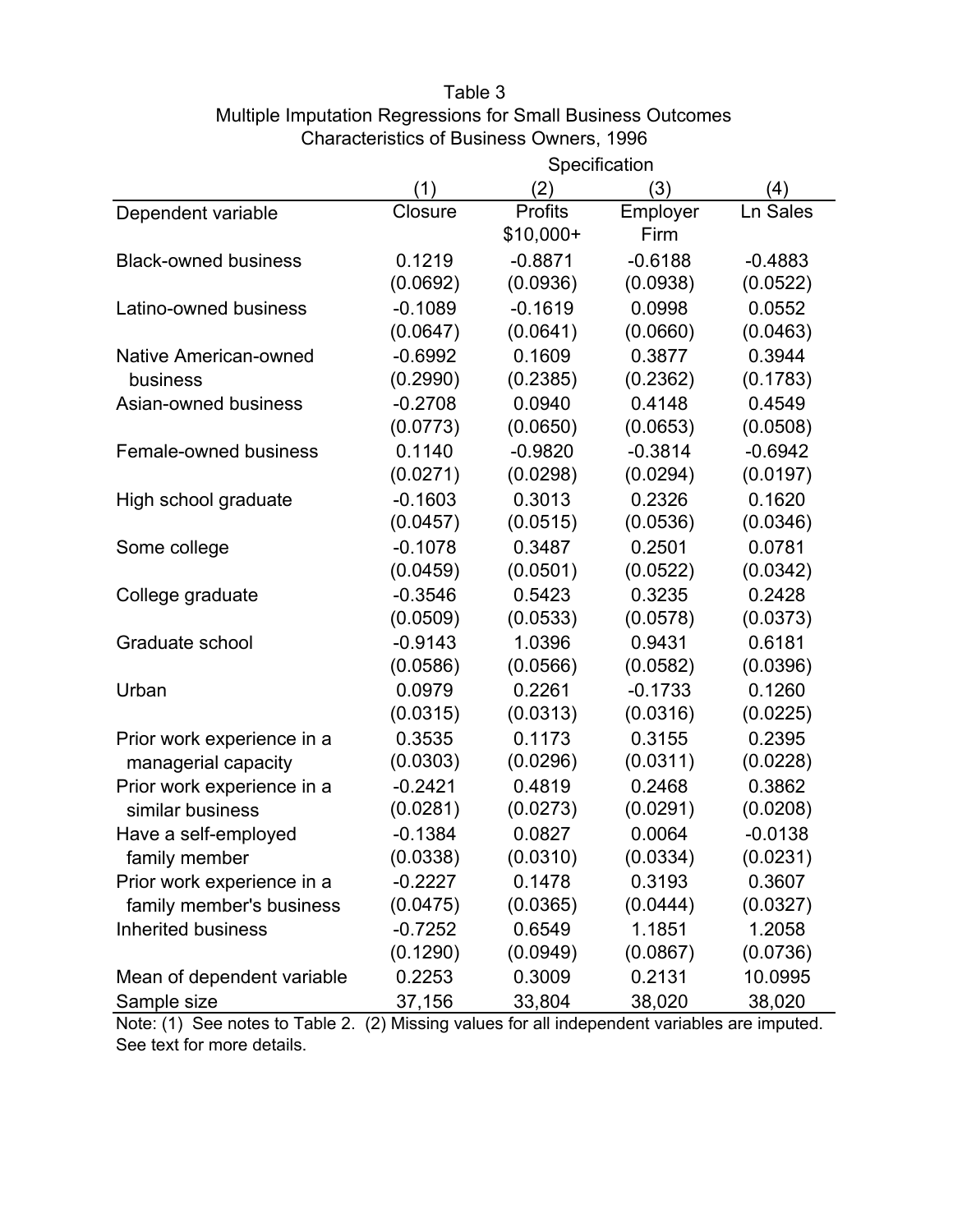|                              | <b>Specification</b> |                |           |           |
|------------------------------|----------------------|----------------|-----------|-----------|
|                              | (1)                  | (2)            | (3)       | (4)       |
| Dependent variable           | Closure              | <b>Profits</b> | Employer  | Ln Sales  |
|                              |                      | $$10,000+$     | Firm      |           |
| <b>Black-owned business</b>  | 0.0440               | $-0.8058$      | $-0.4290$ | $-0.3215$ |
|                              | (0.0754)             | (0.1018)       | (0.1076)  | (0.0506)  |
| Latino-owned business        | $-0.0810$            | $-0.2125$      | 0.1692    | 0.0735    |
|                              | (0.0698)             | (0.0711)       | (0.0771)  | (0.0447)  |
| <b>Native American-owned</b> | $-0.7212$            | 0.1542         | 0.4246    | 0.3468    |
| business                     | (0.3204)             | (0.2620)       | (0.2767)  | (0.1706)  |
| Asian-owned business         | $-0.0519$            | $-0.0843$      | $-0.0999$ | 0.0216    |
|                              | (0.0848)             | (0.0719)       | (0.0783)  | (0.0495)  |
| Female-owned business        | 0.0852               | $-0.9298$      | $-0.3036$ | $-0.5708$ |
|                              | (0.0300)             | (0.0328)       | (0.0347)  | (0.0193)  |
| High school graduate         | $-0.0371$            | 0.2047         | 0.1531    | 0.0324    |
|                              | (0.0495)             | (0.0554)       | (0.0601)  | (0.0325)  |
| Some college                 | 0.0540               | 0.3047         | 0.2426    | 0.0011    |
|                              | (0.0489)             | (0.0552)       | (0.0596)  | (0.0322)  |
| College graduate             | $-0.2460$            | 0.4091         | 0.2865    | 0.1441    |
|                              | (0.0548)             | (0.0590)       | (0.0647)  | (0.0355)  |
| Graduate school              | $-0.9188$            | 0.7525         | 1.0214    | 0.5567    |
|                              | (0.0663)             | (0.0654)       | (0.0700)  | (0.0397)  |
| Urban                        | 0.0451               | 0.2920         | $-0.0879$ | 0.1831    |
|                              | (0.0337)             | (0.0342)       | (0.0362)  | (0.0214)  |
| Prior work experience in a   | 0.4690               | 0.0359         | 0.1295    | 0.0401    |
| managerial capacity          | (0.0319)             | (0.0316)       | (0.0347)  | (0.0200)  |
| Prior work experience in a   | $-0.2871$            | 0.4605         | 0.2597    | 0.4081    |
| similar business             | (0.0293)             | (0.0294)       | (0.0325)  | (0.0187)  |
| Have a self-employed         | $-0.1026$            | 0.0019         | $-0.0350$ | $-0.0651$ |
| family member                | (0.0321)             | (0.0332)       | (0.0367)  | (0.0207)  |
| Prior work experience in a   | $-0.1837$            | 0.1005         | 0.2098    | 0.2300    |
| family member's business     | (0.0405)             | (0.0389)       | (0.0422)  | (0.0250)  |
| <b>Inherited business</b>    | $-0.4323$            | 0.6465         | 1.3830    | 1.3143    |
|                              | (0.1397)             | (0.1140)       | (0.1109)  | (0.0764)  |

## Table 4 Logit and Linear Regressions for Small Business Outcomes Characteristics of Business Owners, 1996 **Specification**

(continued)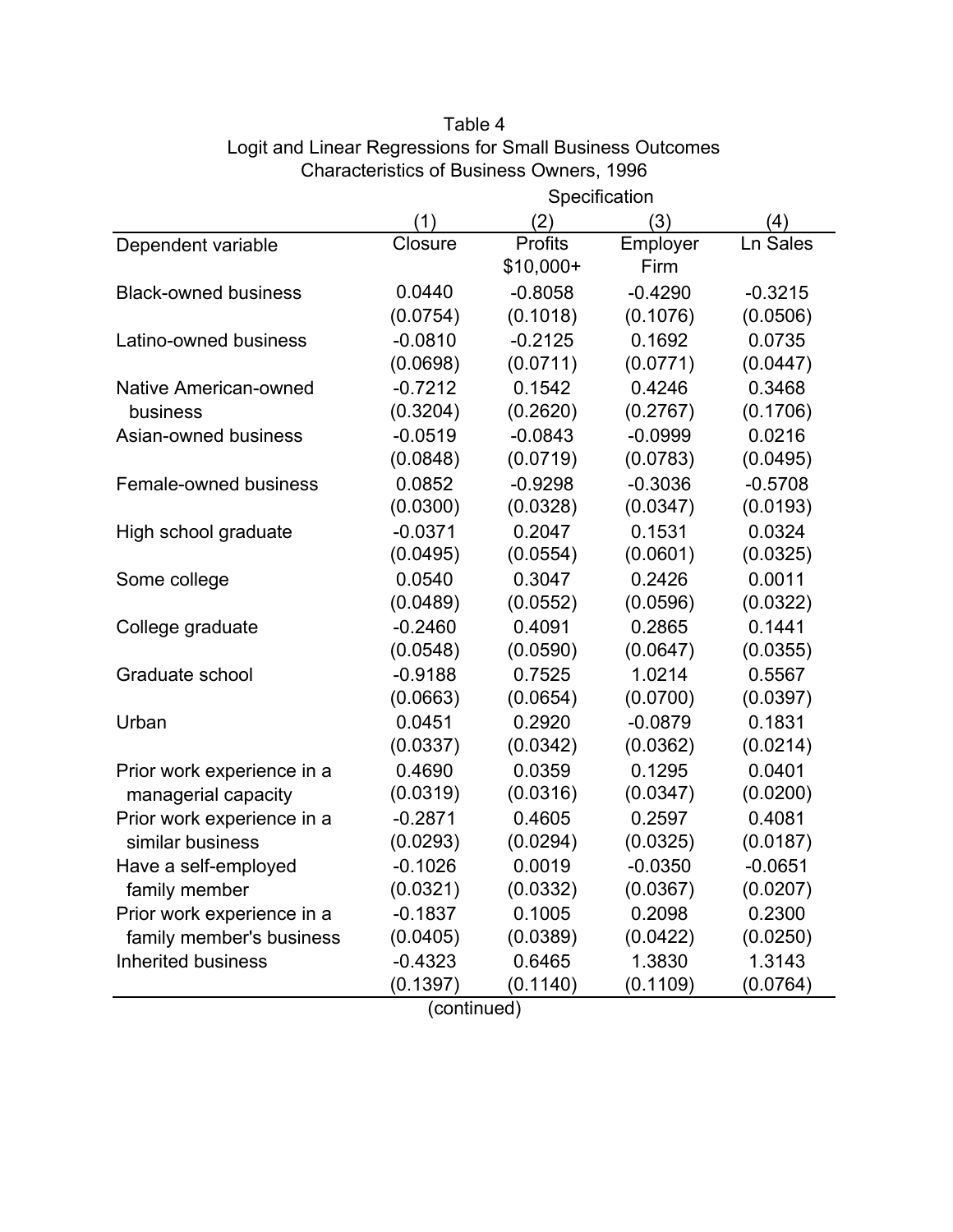|                                      | Specification |           |           |           |
|--------------------------------------|---------------|-----------|-----------|-----------|
| <b>Explanatory Variables</b>         | (1)           | (2)       | (3)       | (4)       |
| Startup capital:                     | $-0.4950$     | 0.7202    | 0.9072    | 0.7156    |
| \$5,000-\$24,999                     | (0.0347)      | (0.0327)  | (0.0360)  | (0.0214)  |
| Startup capital:                     | $-0.7432$     | 1.1061    | 1.8769    | 1.4676    |
| \$25,000-\$99,999                    | (0.0512)      | (0.0419)  | (0.0428)  | (0.0291)  |
| Startup capital:                     | $-1.3036$     | 0.8568    | 2.2787    | 2.1520    |
| \$100,000 or more                    | (0.0943)      | (0.0598)  | (0.0603)  | (0.0422)  |
| <b>Agricultural services</b>         | 0.0637        | $-0.0532$ | $-0.9676$ | $-0.9204$ |
|                                      | (0.0932)      | (0.0880)  | (0.1021)  | (0.0574)  |
| Mining and construction              | 0.2491        | 0.2526    | $-0.2151$ | $-0.2546$ |
|                                      | (0.0546)      | (0.0533)  | (0.0550)  | (0.0350)  |
| Manufacturing                        | $-0.3550$     | 0.1712    | 0.0212    | $-0.1055$ |
|                                      | (0.0969)      | (0.0795)  | (0.0788)  | (0.0532)  |
| Wholesale                            | 0.0325        | 0.6245    | $-0.0038$ | 0.6082    |
|                                      | (0.0841)      | (0.0734)  | (0.0773)  | (0.0518)  |
| <b>FIRE</b>                          | $-0.3459$     | 0.3690    | $-1.1322$ | $-0.4926$ |
|                                      | (0.0620)      | (0.0582)  | (0.0665)  | (0.0367)  |
| Trans., communications,              | 0.3407        | 0.5764    | $-0.9290$ | $-0.3300$ |
| and public utilities                 | (0.0740)      | (0.0705)  | (0.0845)  | (0.0486)  |
| <b>Personal services</b>             | 0.1107        | $-0.2334$ | $-0.7081$ | $-0.7430$ |
|                                      | (0.0450)      | (0.0459)  | (0.0468)  | (0.0286)  |
| <b>Professional services</b>         | 0.5529        | 0.3109    | $-0.7266$ | $-0.7021$ |
|                                      | (0.0504)      | (0.0524)  | (0.0562)  | (0.0328)  |
| Uncoded industry                     | 0.1124        | $-0.4879$ | $-3.0834$ | $-0.9842$ |
|                                      | (0.0751)      | (0.0876)  | (0.2035)  | (0.0490)  |
| Mean of dependent variable           | 0.2280        | 0.2975    | 0.2066    | 10.0668   |
| Sample size<br><b>TALL</b><br>$\sim$ | 33,116        | 30,271    | 33,701    | 33,701    |

# Table 4 (continued) Logit and Linear Regressions for Small Business Outcomes Characteristics of Business Owners,1996

Note: See notes to Table 2.